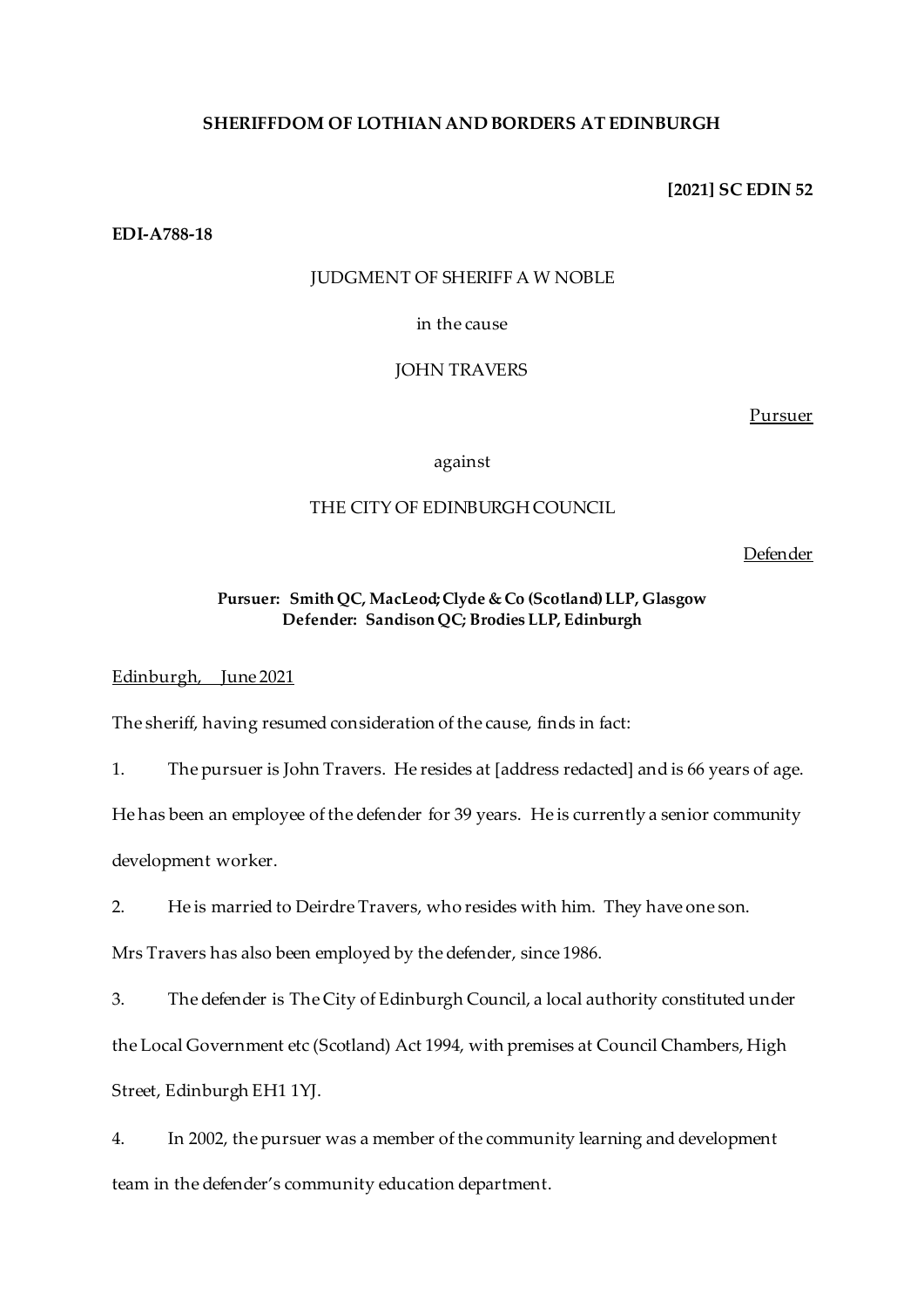5. Between 4 and 23 October 2002, he sent four emails ("emails 1, 2, 3 and 4") to the then Leader of the Council, Councillor Donald Anderson. These emails, sent under a pseudonym, "Donald Reekie", alleged misuse of public funds, misappropriation of intellectual property and council employees working for their own company in breach of their contracts of employment.

6. A fifth email ("email 5") bearing to be from "Donald Reekie" was sent on 26 November 2002 to "Community Education All Staff". It referred disparagingly to recent appointments in the community education department. It was not clarified in the present proceedings whether the pursuer was the author of this email.

7. Three further emails ("emails 6, 7 and 8") were sent shortly thereafter. Email 6 was sent by the pursuer, under his own name, to several of his colleagues. It contained the image of a snake. Emails 7 and 8 were sent by someone using the pseudonym Donald Reekie to Community Education All Staff. These emails were not sent or instigated by the pursuer, as was later established.

8. No investigation in relation to the truth of the allegations in emails 1-4 was carried out at that time, or for many years afterwards, as hereinafter found. Enquiries were undertaken to discover the identity of the person who had sent the emails, and it was ascertained that it was the pursuer.

9. In January 2003, the pursuer was notified that he was the subject of a disciplinary investigation in respect of emails 1-5.

10. In April 2003, the pursuer was instructed to attend a disciplinary hearing in respect of emails 1-4 and 6-8. There were two disciplinary hearings, and between the hearings the pursuer was notified that he was also being disciplined in respect of email 5.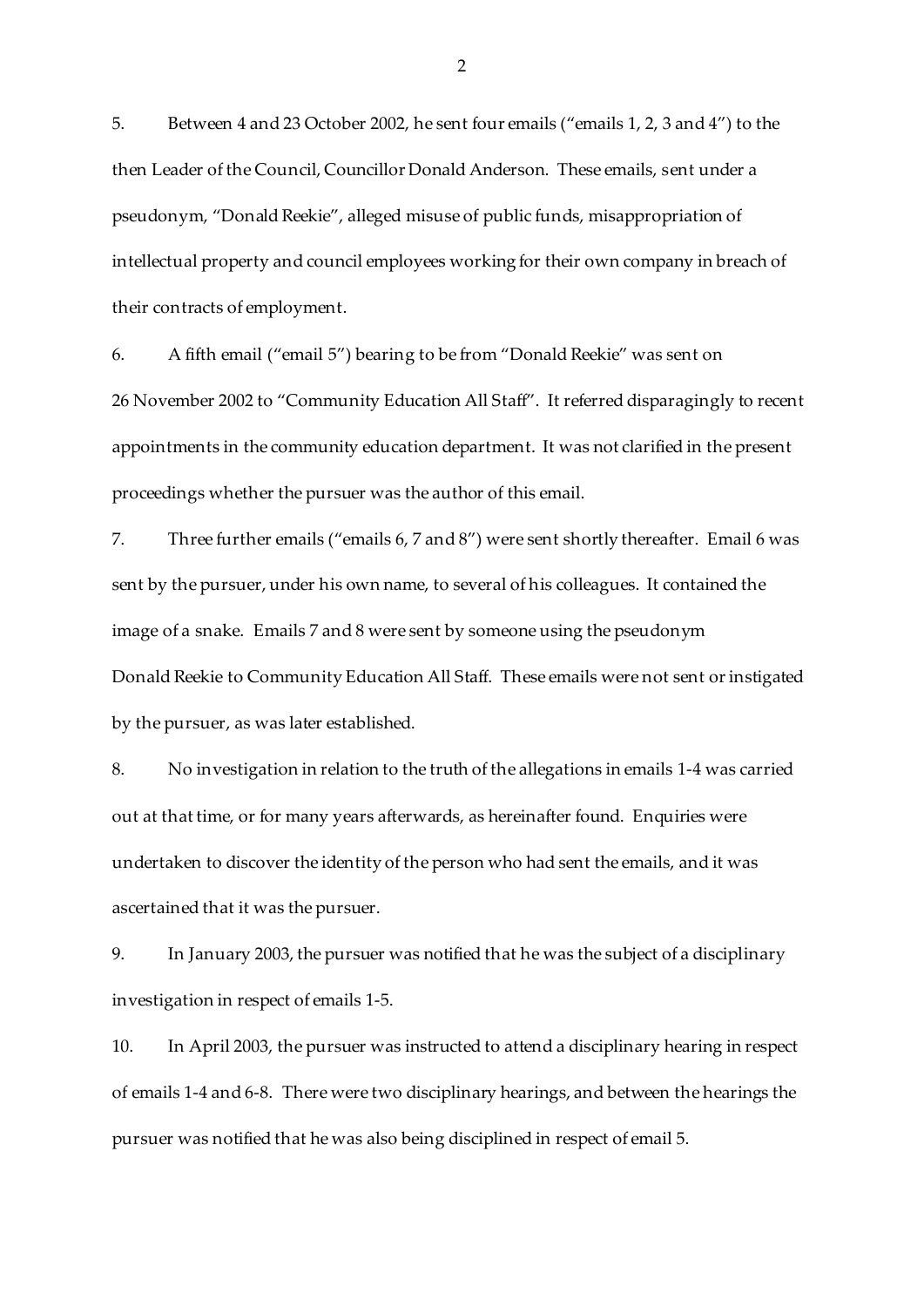11. On 13 May 2004, the pursuer was given a written warning in respect of emails 1-6. He appealed internally. In August 2004, following delays in the hearing of his appeal, and in order not to be time barred, he lodged an application with the Employment Tribunal. It was said on his behalf that emails 1-4 were protected (whistleblowing) disclosures and that his right not to be subjected to a detriment by his employer had been infringed.

12. In October 2004 the defender's director of education wrote to the pursuer's solicitor stating that the written warning was only in respect of email 5.

13. The defender contested the Employment Tribunal application. Following hearings in May and December 2005, the Employment Tribunal found in the pursuer's favour in January 2006. It awarded him compensation of £5,000.

14. While the disciplinary and Employment Tribunal proceedings were ongoing, and afterwards, the pursuer was harassed in multiple different ways. His emails were spoofed on multiple occasions. His email address was put on a website. The Employment Tribunal findings were posted online and emailed to council education staff. In 2007 and 2008 derogatory comments in respect of the pursuer were posted on councillors' blogs. Derogatory comments were posted about the pursuer on various websites. Derogatory comments were made on Edinburgh Evening News forums about the pursuer and his wife. Personal family and medical information was disclosed.

15. In May 2006, while the foregoing harassment was continuing, the pursuer made a further application to the Employment Tribunal on the basis that the defender or its employees had subjected him to detrimental acts as a consequence of the protected disclosures which he had made. The defender contested the proceedings. They were ultimately settled. The defender paid the pursuer a substantial sum of money in settlement of his claim.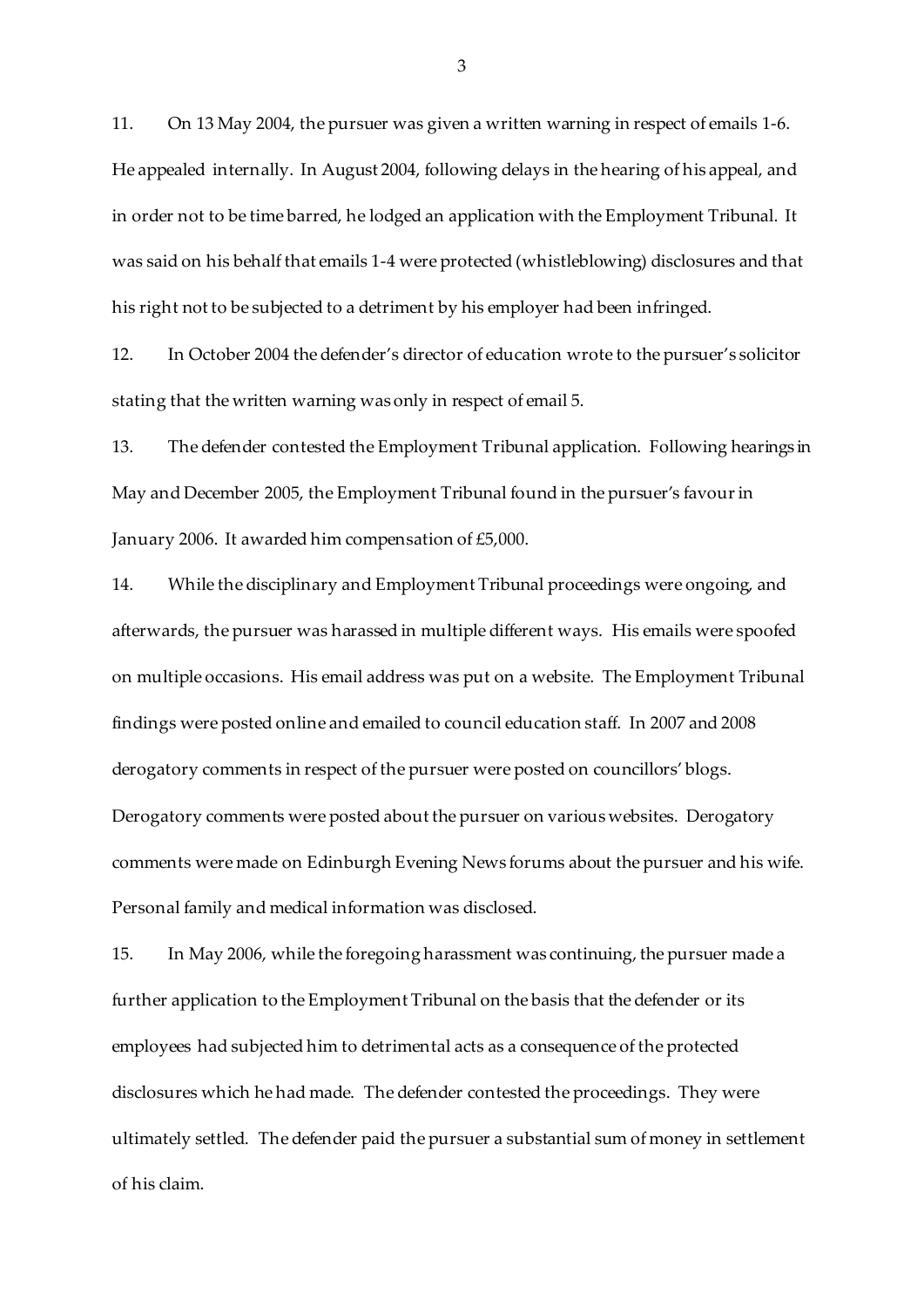16. The pursuer was thereafter transferred to work in the defender's culture and sports division.

17. As found previously, the pursuer's wife, Deirdre Travers, was also an employee of the defender. In particular, she worked at an educational establishment, Cameron House. Certain of her line managers were closely connected to those who were the subject of allegations in emails 1-4. She also became the subject of repeated incidents of harassment. She was disadvantaged in the type of work she was given to do. Pornography was sent to her work computer. She was continually denied access to her computer, or files thereon, because it had been interfered with.

18. On one occasion, the chair of Cameron House management committee was not told of an important meeting which she should have attended, and a fake email was created to show that the pursuer's wife had been tasked with informing her of it.

19. The pursuer's son, then a schoolboy, was also the subject of harassment. He received online abuse, and social media messages falsely bearing to have been written by him were also released. In addition, items purporting to have been ordered by the Travers family, but not in fact so ordered, were delivered to the Travers' home.

20. Huge issues existed in relation to the construction and maintenance of Cameron House.

21. In 2014 the defender's governance, risk and best value committee ("the GRBV committee") commissioned Turner Townsend to investigate historic and ongoing maintenance issues at Cameron House. The defender was unable to locate material relevant to this investigation. Mrs Travers was able to supply documentation which informed the main basis of the Turner Townsend report.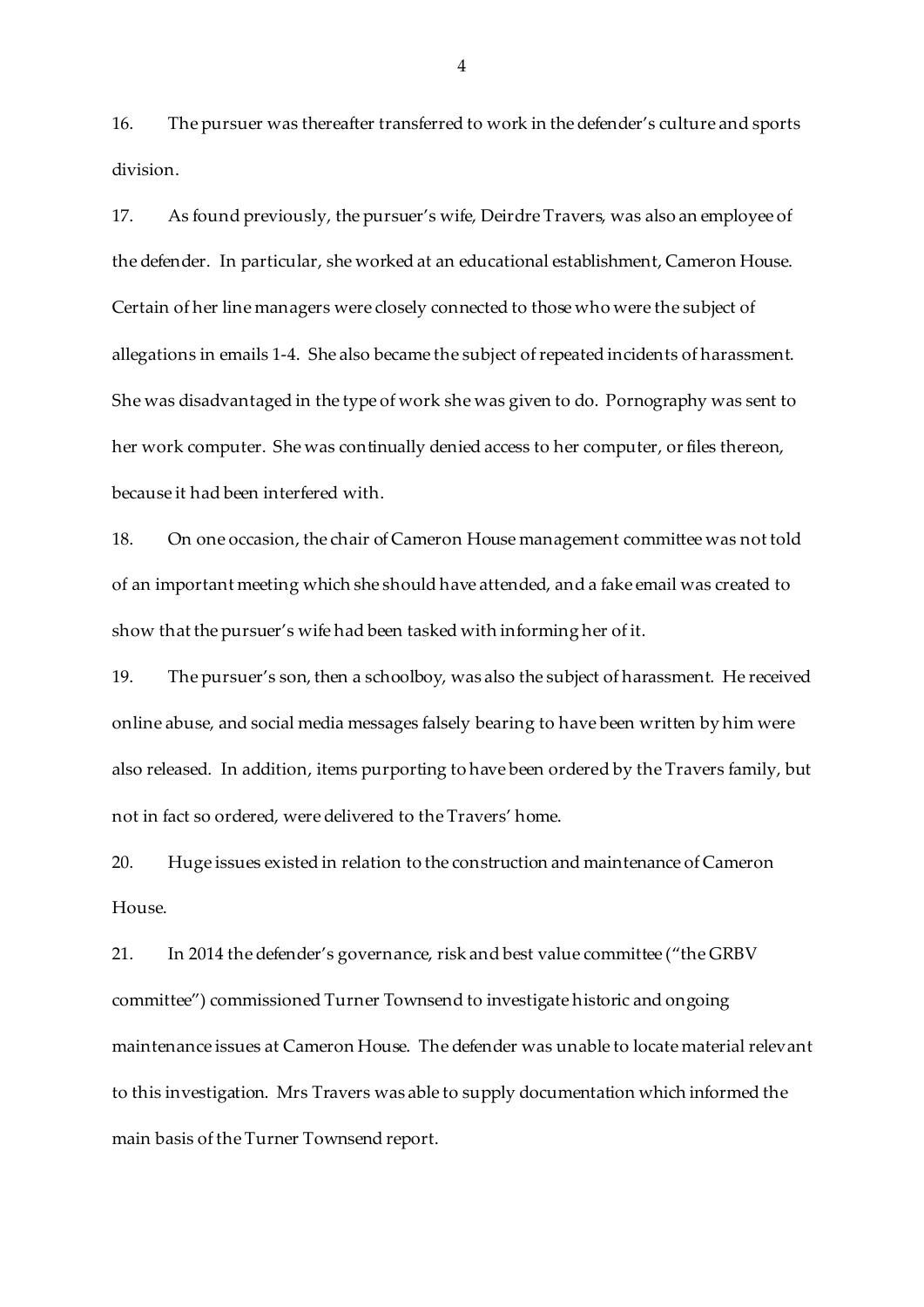22. In December 2014, councillors on the GRBV committee were permitted to read the Turner Townsend report under supervision in a data room.

23. An executive summary of the report's findings was also provided to the GRBV committee.

24. The Cameron House management committee and Mrs Travers, who was health and safety officer for Cameron House, were denied sight of the Turner Townsend report.

25. In February 2015 Mrs Travers made a formal request to see the report in order to fulfil her statutory health and safety responsibilities. This was declined, without explanation. Mrs Travers was rebuked and was told she was not allowed to pursue the matter further. Mrs Travers was ultimately able to see the report in 2017.

26. In March 2015, at a meeting of the GRBV committee, the chair of Cameron House management committee made allegations of misconduct on the part of council officers involved in the commission and build of Cameron House and the defects arising therefrom. Links were made between that and the pursuer's whistleblowing allegations made in 2002.

27. On 5 March 2015 the GRBV committee agreed that these claims should be investigated by the defender's Chief Internal Auditor, Magnus Aitken, who was seconded from PricewaterhouseCoopers.

28. In May 2015 Mr Aitken interviewed Mrs Travers. She was able to provide Mr Aiken with a full dossier of documents. The dossier also catalogued the links to the pursuer's whistleblowing case.

29. In October 2015 Mr Aitken's report was presented to the GRBV committee under a B (i.e. private) agenda. It was made available to councillors through a data room. The report was not made available to Mrs Travers, the Cameron House management committee, or members of the public.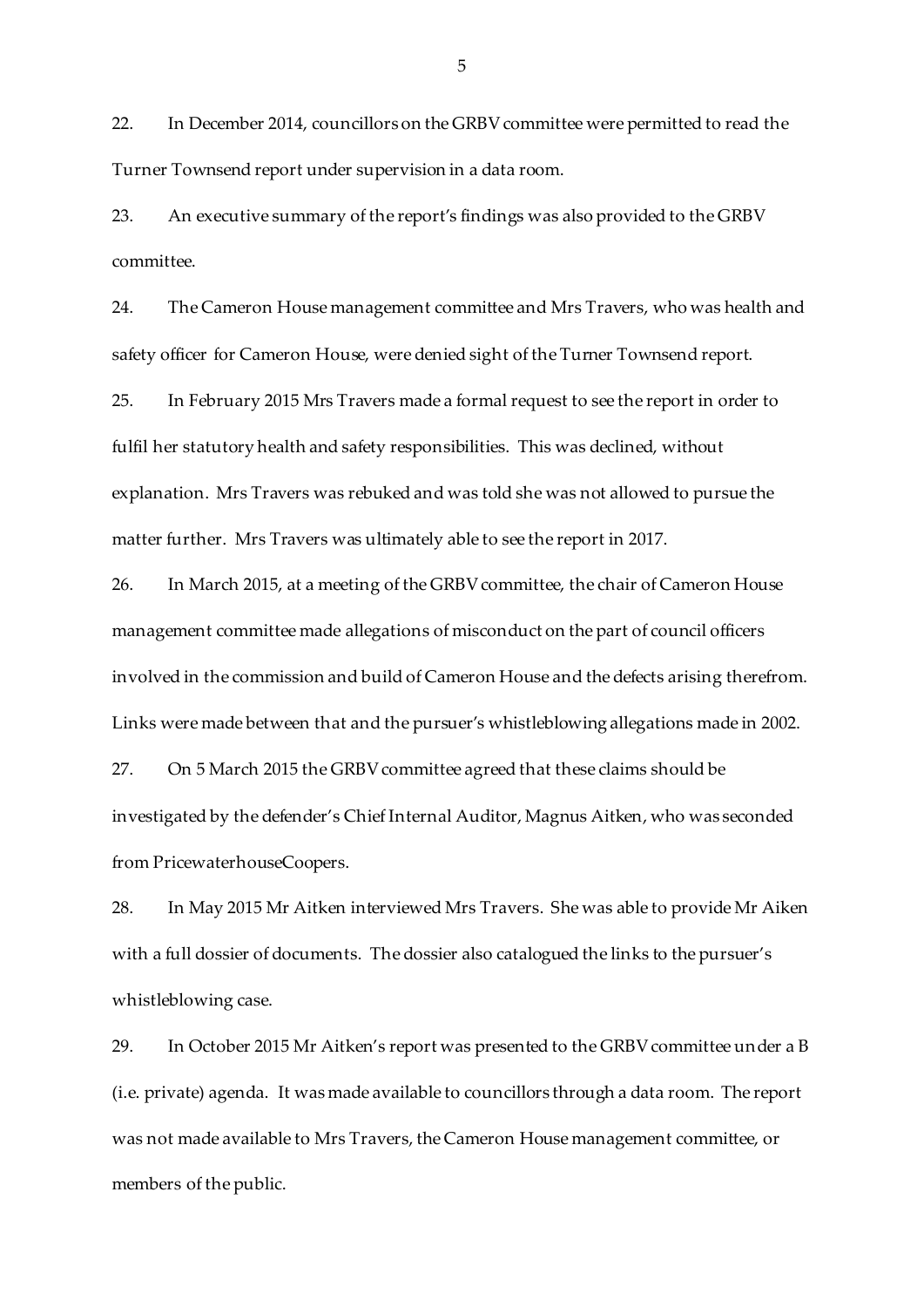30. Mr Aitken's report was entitled the Cameron House Monitoring Officer Investigation Report: Allegations of Misconduct by Council Officers involved in Cameron House Project. The monitoring officer referred to in the title of the report is a statutory appointment. A person appointed as monitoring officer of a council has certain duties and responsibilities directed towards ensuring that the council and its officers and councillors maintain the highest standards of conduct. The defender's monitoring officer at this time was Alastair Maclean. He was also chief operating officer and deputy chief executive of the defender. He was the person who formally instructed the report, albeit it was at the behest of the GRBV committee.

31. Significant parts of the report were leaked to the press, in particular the Edinburgh Evening News. There was extensive press coverage. Representations were made by local councillors to the GRBV committee. The convener of the committee instructed the directorate of the council to apologise in person to the Cameron House management committee.

32. Councillor Cameron Rose was the councillor for the ward in which the pursuer and his wife lived. In 2015 he was the leader of the Conservative Group on the council. He had had a number of dealings with the pursuer and his wife over the years in relation to the various issues that had arisen between Mr and Mrs Travers and the defender. He had also had regular contact over the years with Mr Maclean.

33. On or about 29 October 2015, Councillor Rose had discussions with MrsTravers. These discussions included consideration of a council sponsored inquiry into unresolved events between Mr and Mrs Travers and the defender. Mrs Travers made clear that she and her husband welcomed such an inquiry, and also made clear that subject to three conditions she and the pursuer would be willing to supply the documentation they held. The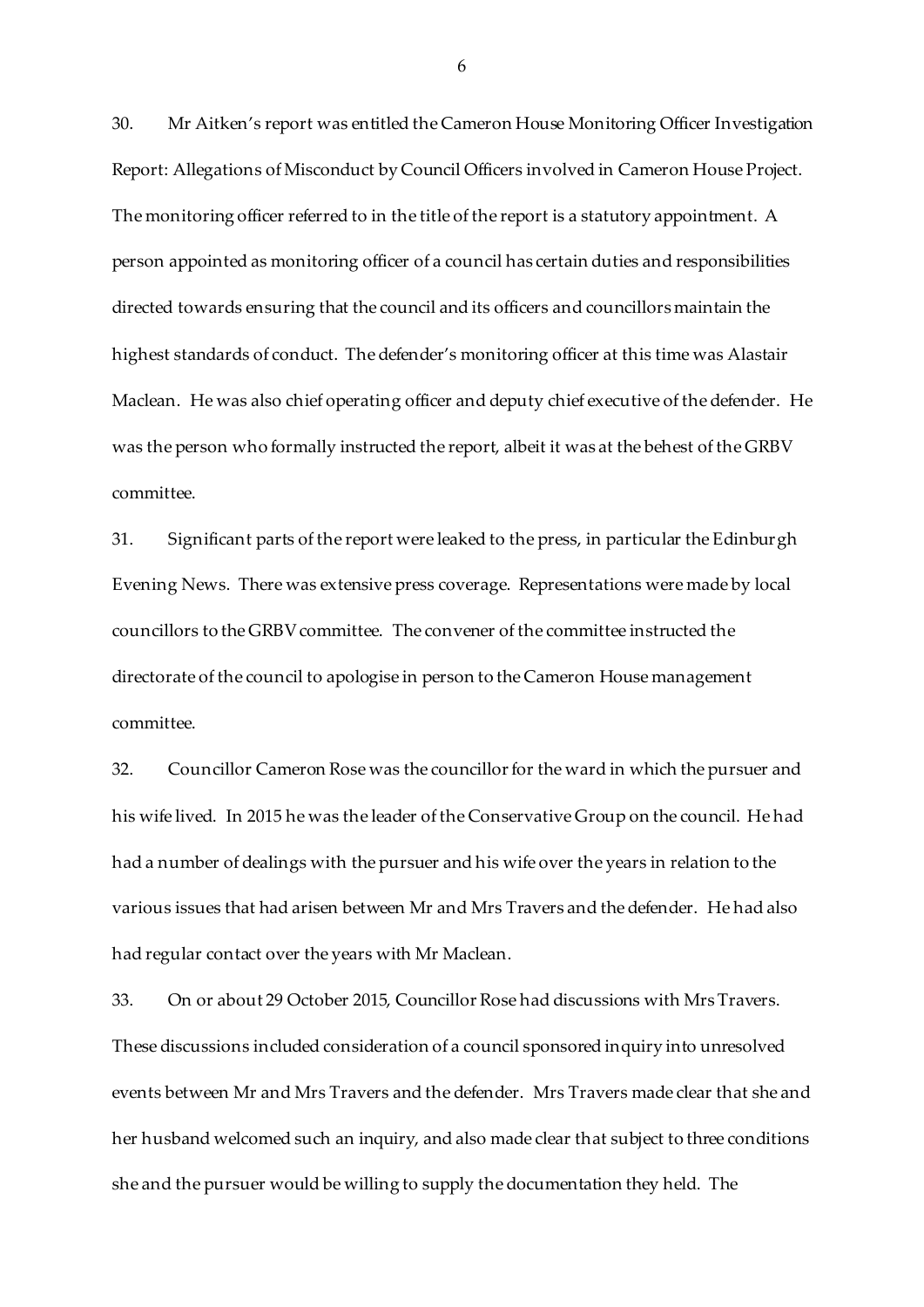conditions were that (1) the documentation would not be held or allowed on council premises and would not be accessible to people within the council; (2) that the inquiry would be independent of the council; and (3) that Mr and Mrs Travers would be given the completed report from the inquiry.

34. During November 2015 Councillor Rose had several meetings or telephone calls with the pursuer and his wife. He also had discussions with Mr Maclean. During one such meeting Mr Maclean informed Councillor Rose that he was reopening the matter and wished to instruct an independent enquiry. He asked Councillor Rose to assist in persuading Mr and Mrs Travers to release the documentary evidence which they held. The Travers' three conditions formed part of that discussion. It was made clear that it was a non-negotiable condition that the Travers were to have access to the completed report.

35. On 10 November 2015 Mr Maclean approached the pursuer when he was at work and asked him, in respect of his 2002 allegations, if he was sure that fraud had taken place. The pursuer said that he was. Mr Maclean thereafter determined to order a further investigation. He was aware that the pursuer had a substantial volume of documentation relevant to the investigation. He was also aware that any material documentation would likely have disappeared from the defender's offices. It was accordingly essential that he obtain the documentation held by the pursuer.

36. On 18 November 2015 Mr Maclean, along with Carol Campbell, at that point Head of Legal, Risk and Compliance at the defender, approached the pursuer as he was working. Ms Campbell was also about to be (or had just been) appointed as the defender's monitoring officer, in succession to Mr Maclean (the post being moved down one grade). The three of them went to a meeting room in the defender's premises. The purpose of the meeting was to get the pursuer to agree to hand over the documentation in his possession. The meeting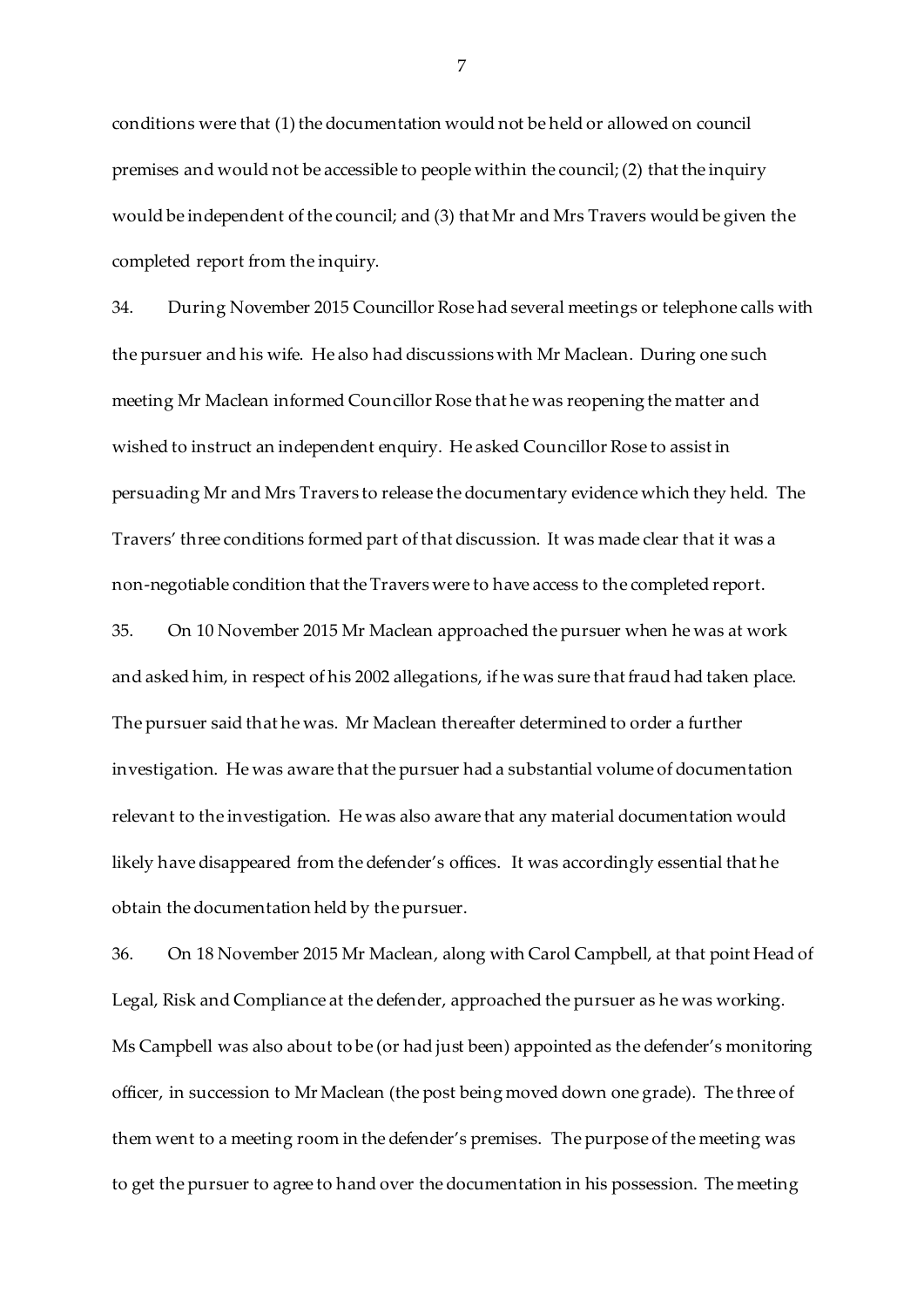was a difficult one. Part way through the meeting Mr Maclean asked Ms Campbell to leave. Thereafter the meeting proceeded with only the pursuer and Mr Maclean present.

37. After Ms Campbell left, Mr Maclean agreed to the pursuer's three conditions as specified in finding 33. In particular, he agreed that the pursuer would receive a copy of the report. The pursuer agreed in principle to handing over the documentation in his possession, subject to final agreement on matters of detail such as the terms of reference of the report and the storage and access conditions relative to the documentation he provided. 38. After that meeting, the pursuer told his wife that Mr Maclean had agreed to all their

conditions, and Mrs Maclean passed on that information to a number of other persons, including Councillor Rose.

39. Following the meeting, a number of emails were exchanged between the pursuer, Mr Maclean, Ms Campbell and Councillor Rose. The emails are to be found between pages 40 and 47 of the electronic bundle prepared for the purposes of the proof.

40. Pages 41 and 42 contain the initial draft terms of reference, dated 19 November 2015. They provided only for investigation of the pursuer's original whistleblowing concerns. That was picked up and pointed out by Councillor Rose.

41. Pages 45 and 46 contain a later version of the draft terms of reference. *Inter alia*, the scope of the enquiry has been widened "to investigate the conduct of Council staff towards the whistle blower between 2002-2006, from the first protected disclosure through to the settlement of the employment tribunal". The agreement to provide copies of documentation was said to be entirely and without exception with PwC and strictly not with the defender. PwC were expressly forbidden from sharing documentation which they received from the pursuer, or allowing any council staff access to full or part documents. The documents were to be stored offsite. The draft agreement also made provision, against a statement that the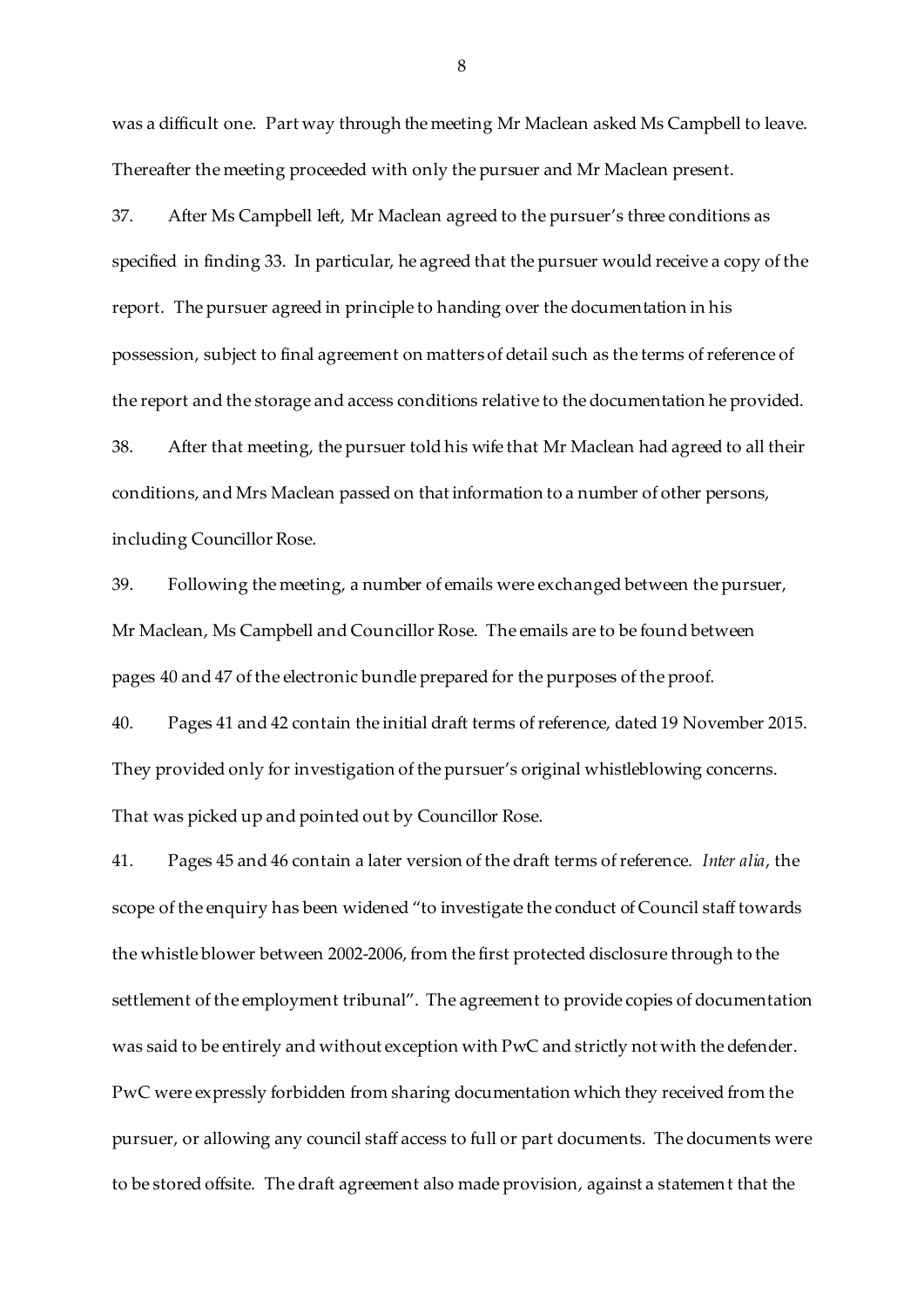pursuer had been advised that there was a legal risk involved to him and his family, for the defender to provide the pursuer with access to a legal fund to cover any legal expenses incurred.

42. At almost the end of the exchange of emails, Ms Campbell sent an email to the pursuer on Friday 27 November 2015 at 8.16 pm in the following terms:

"John

Many thanks for your email below to Alastair. As you may be aware, we had an initial meeting with the PwC investigation team today and I understand you and Deirdre are meeting them on Monday. We're expecting a draft scope from PwC shortly that will set out the areas of their investigation, and we'll share that with you as soon as it's available.

In the meantime we wanted to come back to you in relation to the limitations you set out in your email, to allay your entirely understandable concerns about security and confidentiality.

We are proposing to conduct the investigation, with your help and co-operation, on the following basis:

1. The investigation will be commissioned by Alastair as Deputy CEO and me as Monitoring Officer of CEC and will be conducted by PwC on our behalf.

2. All the information you provide will be held off site by PwC on a secure and strictly confidential basis and only accessed by the named PwC personnel working on the investigation.

3. PwC personnel will provide findings (including interim reports) to CEC's Chief Executive, Deputy Chief Executive and Monitoring Officer only and these will not be shared with any other CEC staff.

4. As you'll appreciate, the findings may require a report by the Monitoring Officer to the full Council in line with statutory obligations, and (as you've anticipated in your comments below) may also require to be reported to other relevant authorities (such as Audit Scotland, Police Scotland) and nothing would prevent or restrict CEC from complying with any legal obligations it may have in relation to the findings of the investigation.

5. On the assumption that you're happy with the above, we would assume in relation to any information you provide that you have obtained any permissions from anyone else you consider necessary to allow the information to be used as set out above.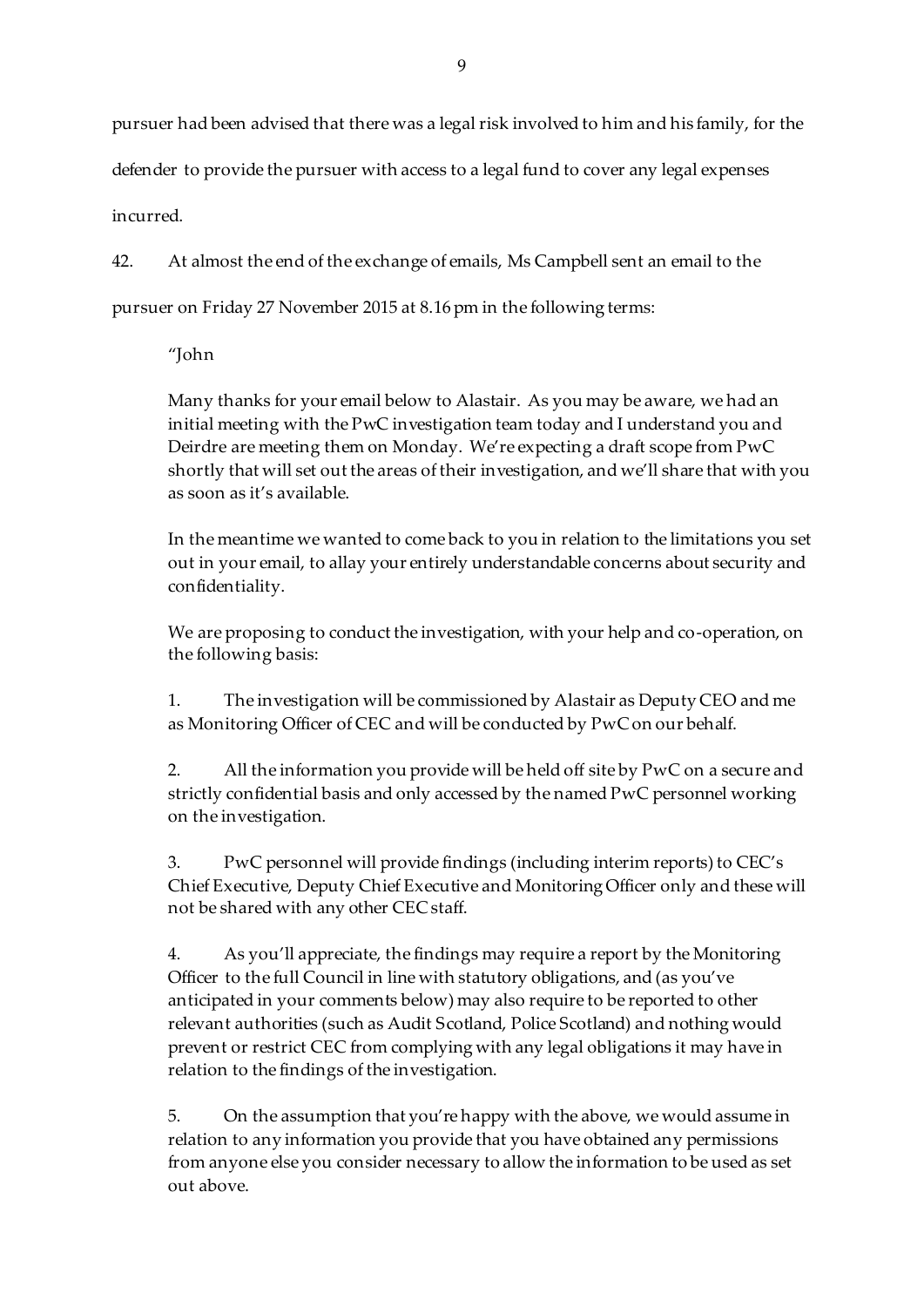You also asked us to support you in relation to legal costs. Having discussed this with Alastair I can confirm that (if we can agree the approach set out above) the Council would be prepared to indemnify you for legal costs you properly and reasonably incur in relation to your co-operation with the investigation. We would suggest this would be up to a maximum of £10,000.

Could you let me know whether you would be happy to proceed on this basis?

Kind regards

Carol"

43. By email dated 28 November 2015 the pursuer replied that he had forwarded on the email to his solicitor and would be getting back to Ms Campbell in early course. By email dated 1 December 2015 the pursuer stated that he had now had an opportunity to take advice from his solicitor and was happy to proceed with the terms as outlined in their exchange of emails.

44. Although he and his wife were employees of the defender, the pursuer did not understand or intend head 3 of Ms Campbell's email to mean that he and his wife would be prohibited from seeing the PwC report. He understood it would apply to other employees of the defender. The pursuer's interpretation is the correct interpretation of head 3, given the context and content of the email exchange, and the fact that Mr Maclean had expressly told him on 18 November 2015 that he would be given a copy of the PwC report.

45. The pursuer duly handed over all the relevant documentation in his possession, in excess of 3,000 documents, and PwC began its investigation.

46. On 23 November 2015, while the email exchange was continuing, Mr Maclean and Ms Campbell and others visited Cameron House for a meeting. After the meeting, Mrs Travers showed Mr Maclean and Ms Campbell round the building. At one point,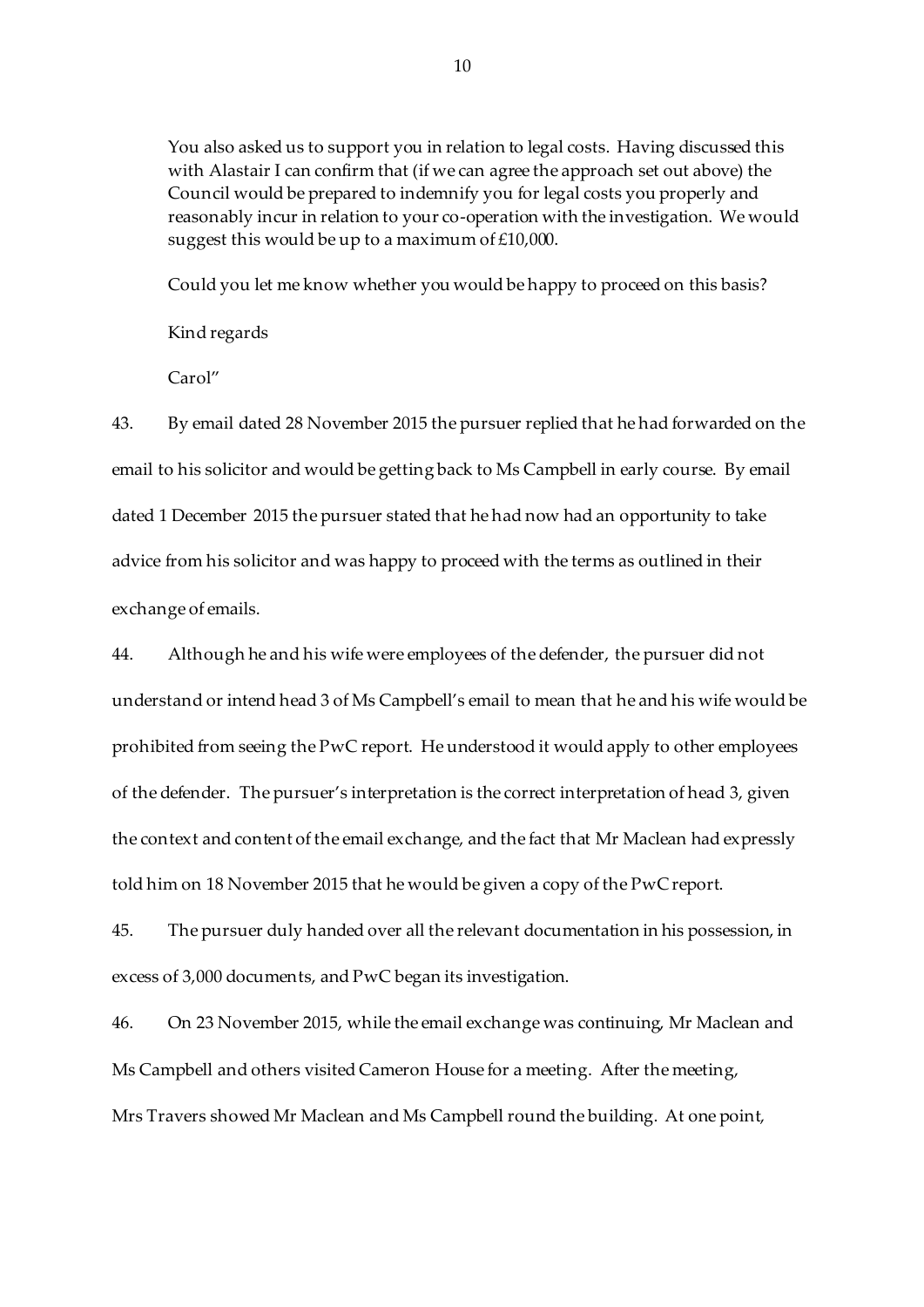Mrs Travers reminded Mr Maclean that the pursuer would require a copy of the report, and Mr Maclean nodded in agreement.

47. Mr Maclean and Councillor Rose also had a brief chance meeting, possibly in a corridor at the defender's premises. Councillor Rose took from their conversation that Mr Maclean had accepted that he had agreed to provide the Travers with a copy of the report, but the words that he recollected being used, to the effect that the Travers had been sorted out, are capable of more than one interpretation.

48. In December 2015, there was a meeting between Mr Maclean and Ms Campbell and the PwC investigators. PwC had prepared a draft report but it merely set out work done and to be done. It was not in any sense a complete report simply requiring revisal. The meeting had been called by Mr Maclean, who was desirous of seeing what progress there was. He had formed an unrealistic view of the time the report would take. As he had known prior to instructing the report, he was due to leave the defender's employ in January 2016, and he had believed that the report could have been completed prior to his departure. 49. Mr Maclean duly left the defender's employ in January 2016. Ms Campbell also left the defender's employ shortly thereafter.

50. PwC submitted what was intended to be the final report to Nick Smith, the defender's then monitoring officer, in April 2016. Mr Smith instructed some additional work to be done. It is unclear whether this work was carried out by PwC or employees of the defender. This additional work was completed by June 2016.

51. The defender refused to give the pursuer a copy of the PwC report. Instead, he was given what bore to be excerpts from the report, with hundreds of sections missing. It is represented by the defender that this was what the pursuer would have been entitled to receive had he made a subject access request in terms of the Data Protection Act 1998.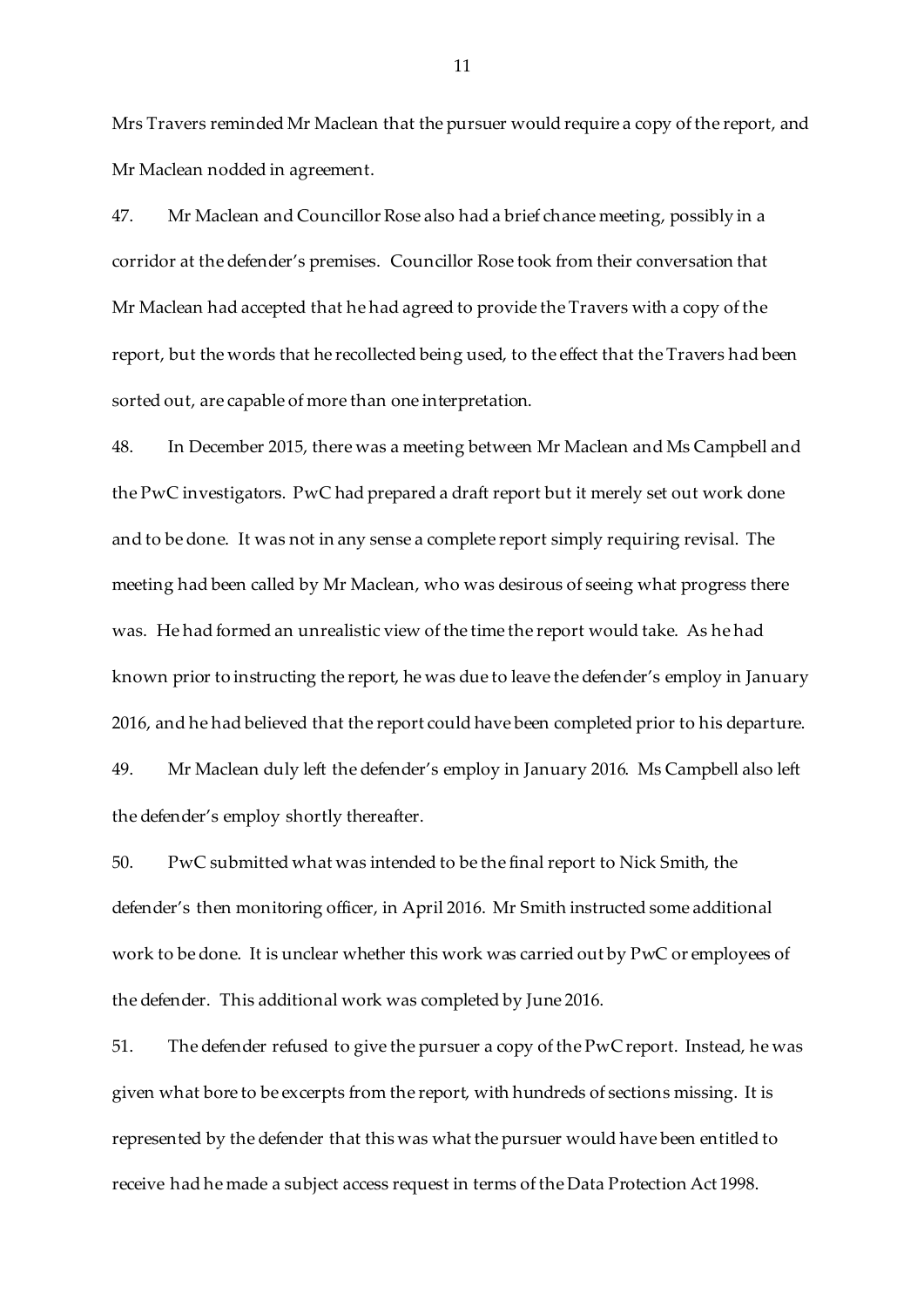52. In 2016 the pursuer's solicitors attempted to obtain the full report from the defender, without success. As part of that attempt, they obtained affidavits from a number of persons, including Mr Maclean. In his affidavit, Mr Maclean stated that he could not recall if he did agree to issue the pursuer with a copy of the final PwC report.

53. The pursuer has undertaken that he will accept a copy of the report from which personal data such as email addresses, telephone numbers and addresses of any individual have been redacted.

### **Finds in fact and in law:**

1. The parties entered into an agreement whereby the defender agreed to provide the pursuer with a copy of the PwC report in return for the pursuer providing the defender with the documentation in his possession relevant to the subject matter of the report, which the pursuer did.

2. The pursuer is not barred from obtaining a copy of the PwC report by reason of the terms contained in Ms Campbell's email of 27 November 2015, in particular head 3, and the pursuer's acceptance thereof.

3. It has not been established that the pursuer is barred from obtaining a copy of the report by virtue of the Data Protection Act 1998 or the Data Protection Act 2018.

4. Accordingly sustains the first plea-in-law for the pursuer and repels the remaining pleas-in-law for the parties; ordains the defender to deliver to the pursuer within 7 days of the date hereof a full, unredacted and complete copy of the document prepared and completed by Price Waterhouse Coopers LLP ("PwC"), Accountants, Atria One, 144 Morrison Street, Edinburgh EH3 8EX, and delivered to the defender on or around March 2016 or April 2016 documenting the investigation completed by PwC on behalf of the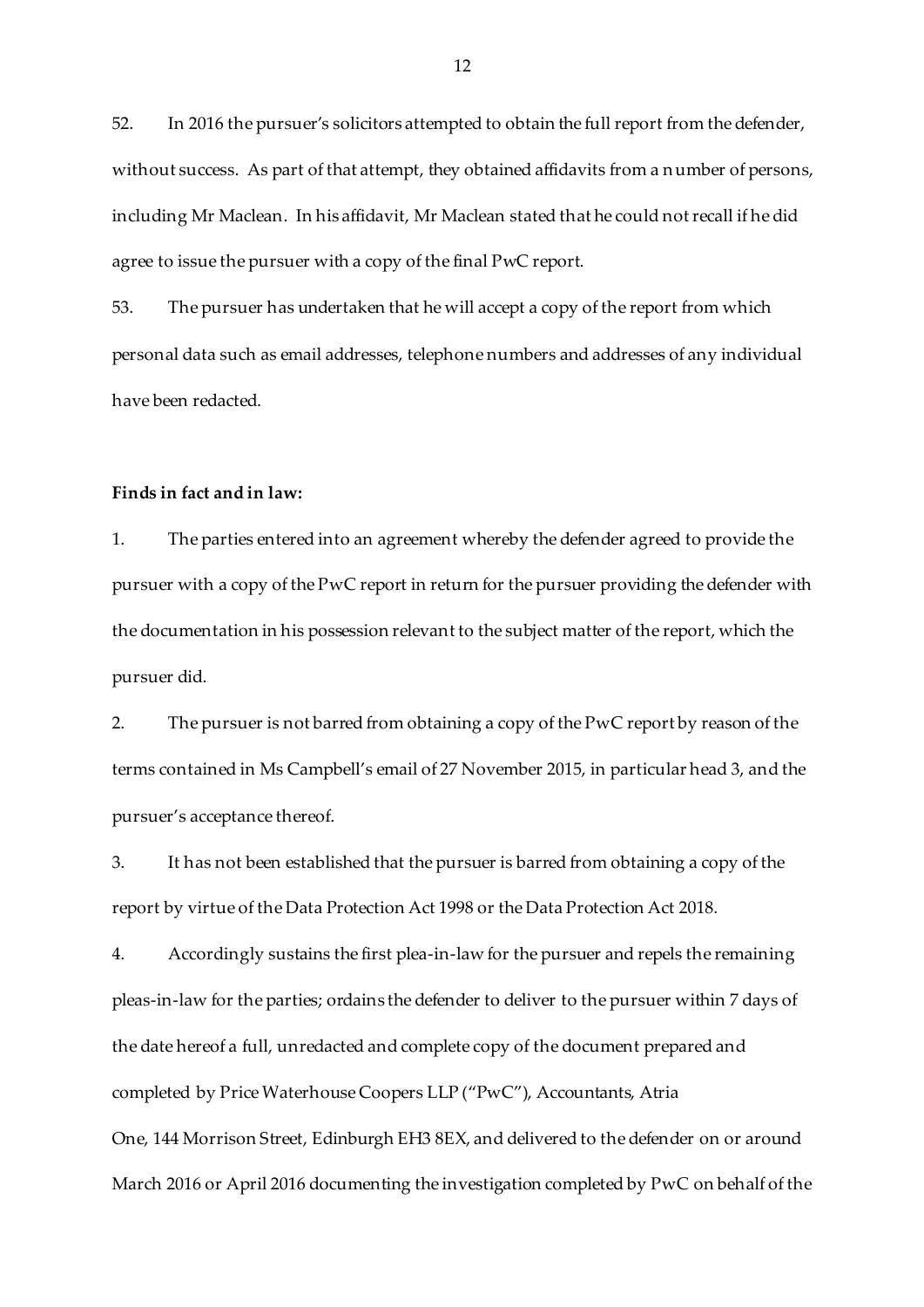Monitoring Officer of the defender into allegations made by the pursuer regarding claims he had made of corruption by employees of the defender, and bullying and harassment suffered by the pursuer and his wife following his "whistle blowing" upon those who were engaged in the wrongful scheme and referred to as the PwC report; and reserves the question of expenses and appoints parties to address him thereon on

at , said hearing to take place by way of WebEx videoconference unless the parties are advised otherwise.

**Sheriff**

#### **NOTE**

[1] This is an action of specific implement. In terms of his first crave, the pursuer craved

#### the court

"to grant an order against the defenders that they deliver to him within seven days a full, unredacted and complete copy of the document prepared and completed by Price Waterhouse Coopers LLP ("PwC"), Accountants, Atria One, 144 Morrison Street, Edinburgh EH3 8EX, and delivered to the defenders on or around March 2016 or April 2016 documenting the investigation completed by PwC on behalf of the Monitoring Officer of the defenders into allegations made by the pursuer regarding claims he had made of corruption by employees of the defenders, and bullying and harassment suffered by the pursuer and his wife following his 'whistle blowing' upon those who were engaged in the wrongful scheme and referred to as the PwC report, by the defenders, together with all appendices, previous versions and later revisions to the said report which was commissioned by the defenders."

(Following proof, the pursuer was content to restrict the terms of the crave. I shall deal with that issue at the end of my note.)

[2] I heard a three day proof before answer. The pursuer was represented by senior and junior counsel. The defender was represented by senior counsel. There were only three witnesses led by the pursuer: the pursuer himself; his wife, Deirdre Travers; and Cameron Rose, the councillor for the ward in which the pursuer and his wife reside, and in 2015/16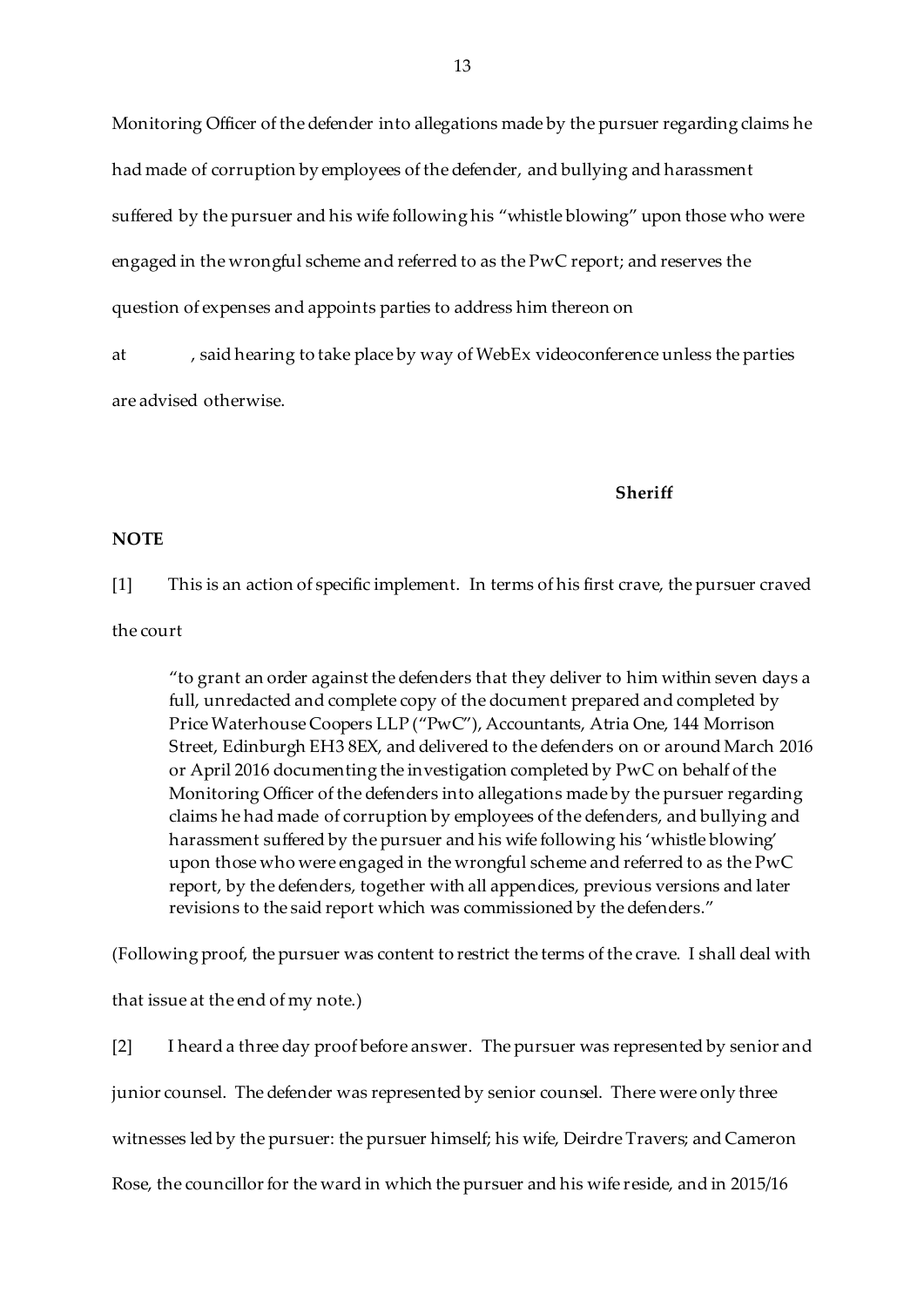leader of the Conservative Group on the defender council. The defender led two witnesses, Alastair Maclean, ultimately the defender's deputy chief executive, until he left to become Head of Group Legal at Baillie Gifford at the beginning of 2016, and Carol Campbell, who was latterly Head of Legal, Risk and Compliance and monitoring officer (in succession to Mr Maclean) at the defender until she too left in or about February 2016 to take up a position at CMS Cameron McKenna. Mr Maclean went on to hold a number of other senior positions in Baillie Gifford, and was still employed there at the time of the proof.

[3] The defender's witnesses had also been on the pursuer's witness list, and the pursuer had lodged in process affidavits from them and from his wife and Councillor Rose. These affidavits were referred to in evidence and as agreed by the parties formed the substance of the examination-in-chief of Mrs Travers and Councillor Rose when they gave evidence for the pursuer. Except in the case of the pursuer's wife, whose affidavit was sworn in 2020, the affidavits were sworn in 2016, at a time when the pursuer was endeavouring to obtain the report sought in the present action. As mentioned later, the terms of Mr Maclean's affidavit assume a little significance in deciding a crucial factual issue in the case. Affidavits had also been lodged by the pursuer in respect of other witnesses on the pursuer's list who were not called. I omitted expressly to confirm the position with the parties at the point of submissions, but I have assumed, in the absence of agreement of the parties to the contrary, that I was not to have regard to them, and have not done so.

[4] The primary issue of fact was whether at a meeting between the pursuer and Alastair Maclean on 18 November 2015, Alastair Maclean had agreed that the pursuer would receive a copy of the PwC report referred to in the crave. It was the pursuer's position that he had, the defender's position that he had not. (In their averments, it is suggested that there were discussions at the meeting, but the parties' obligations were to be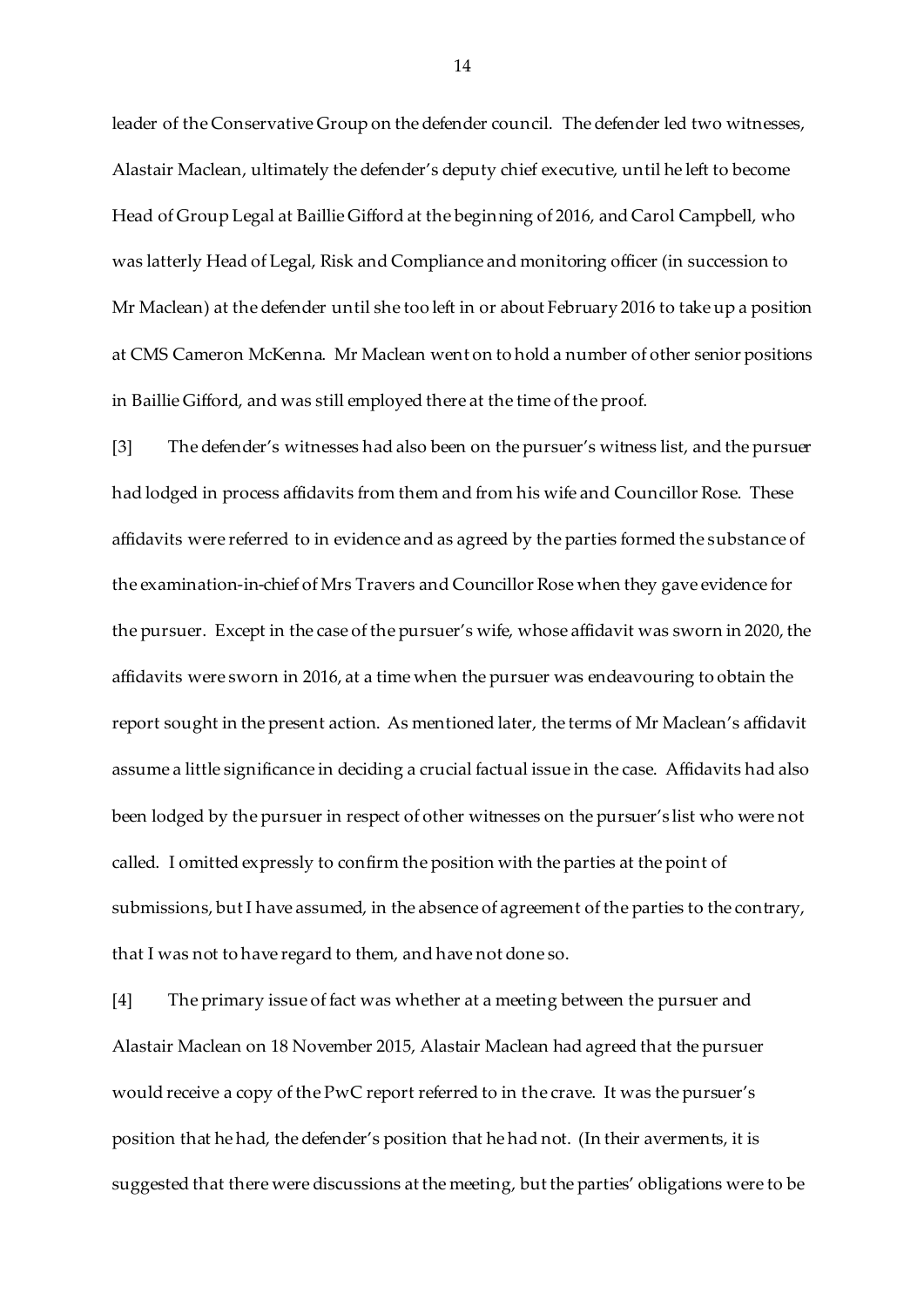subsequently set out in writing.) In submissions, the defender advanced a secondary argument, not wholly reflected in the pleadings, that if Mr Maclean had said that he would provide the pursuer with a copy of the report, it would have been a personal moral commitment, rather than a contract made on behalf of the defender. It is said in the defender's pleadings that if Mr Maclean had made a statement to that effect, he would have had no authority to do so, given that it would have been unlawful for the defender to provide a report having regard to the terms of the Data Protection Act 1998, but no separate lack of authority point was advanced in submissions. Instead, the defender's second principal argument was the direct one that even if there was a contract between the parties, it was not enforceable. The defender had done the most it could do consistent with its obligations under the Data Protection Act, having provided the pursuer with an extract (or a number of extracts) from the report. (As commented on by the pursuer, the defender has provided a somewhat rough looking document. It is plainly not the PwC report with visible redacted areas. According to the defender, it comprises excerpts from the PwC report, all that the pursuer would be entitled to receive had he made a subject access request under the Data Protection Act 1998.) In their pleadings, the defender avers that it has offered to facilitate an independent determination by the Information Commissioner's Office ("ICO") of whether its redactions to the report went beyond those required by law, which offer the pursuer has not accepted.

[5] Reference to the ICO produced the one objection raised in the course of the evidence, and I might deal with it now. The defender's offer was raised with the pursuer in crossexamination. After he had answered a number of questions about the matter, objection was taken by senior counsel for the pursuer on the basis, as I understood him, that it would lead to the disclosure of advice given to the pursuer by his advisers. I allowed the evidence to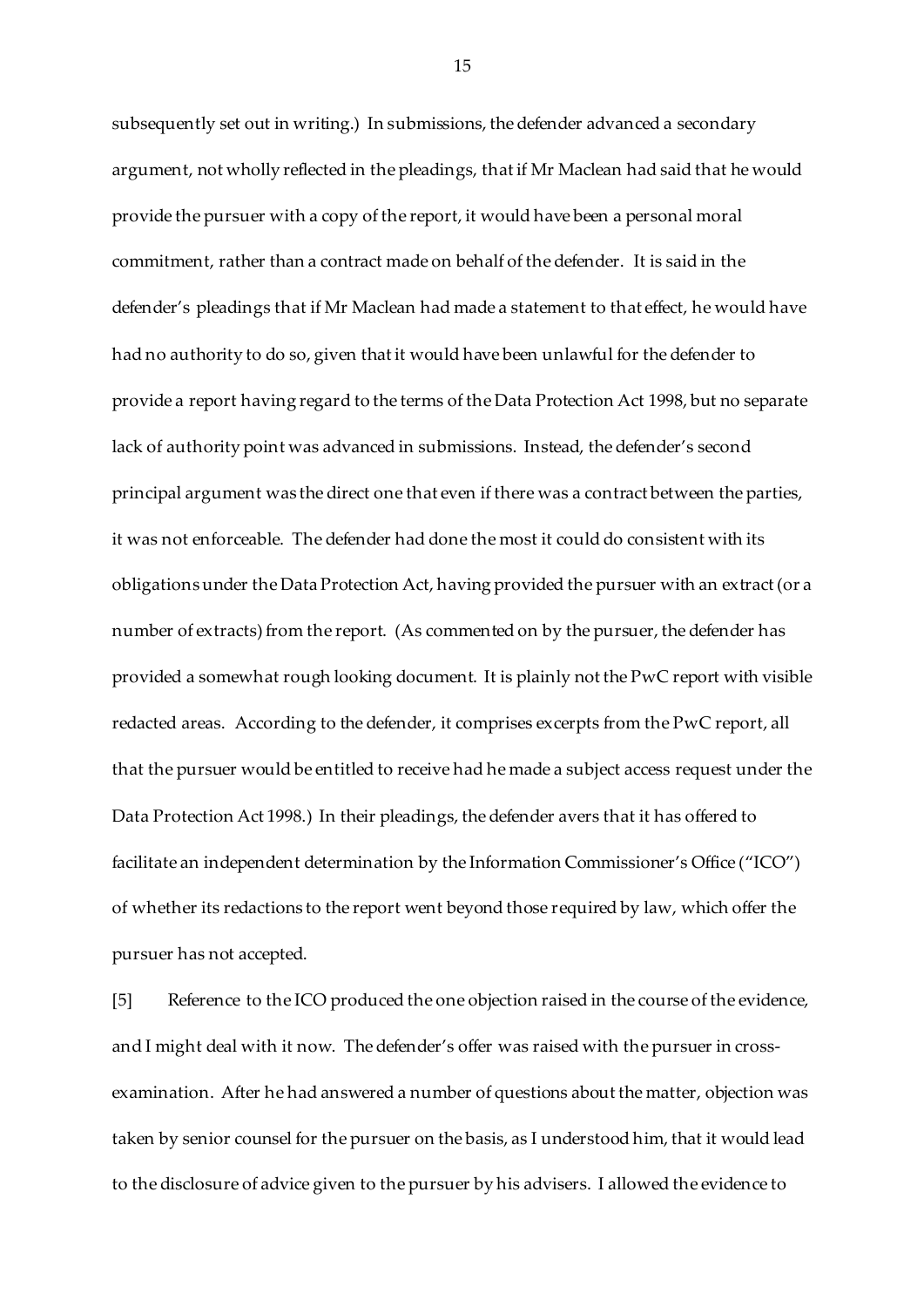continue under reservation, but in fact little more was asked, and nothing additional to what had already been said was elicited. Senior counsel for the pursuer insisted upon his objection, which was broadened to include the submission that it was against public policy to discuss offers of settlement. Senior counsel for the defender had three responses, first that the objection came too late (to which the pursuer responded in turn that it was an objection to the line and had been taken while the line was being pursued); secondly, that senior counsel for the pursuer was no longer entitled to object since he had dealt with the matter in re-examination of the pursuer (to which the response was that the evidence had been reserved; the pursuer was entitled to deal with it in re-examination and if the objection were later upheld, the evidence elicited in both cross-examination and re-examination would be excluded); and thirdly, that the defender, as the party which had made the without prejudice offer, was entitled, if it wished, to "change its mind" and refer to it in evidence. [6] I propose to repel the objection. The offer, as noted, is referred to in the pleadings and was referred to in other evidence. The pursuer was not asked about any legal advice he was given, and it did not appear to me that he disclosed any such advice. He did give his objection to the offer. As I understood him, the present action would have been dismissed, he would have sought the report from the defender, the defender would have refused and matter would have been referred to the ICO. The pursuer also said that he had offered to have the report considered by an independent QC, but the defender had refused that. It was put to him in cross-examination that that would have involved the report being seen by a third party.

[7] As said, the principal issue of fact was what was said at the meeting between the pursuer and Alastair Maclean on 18 November 2015. To enable that question to be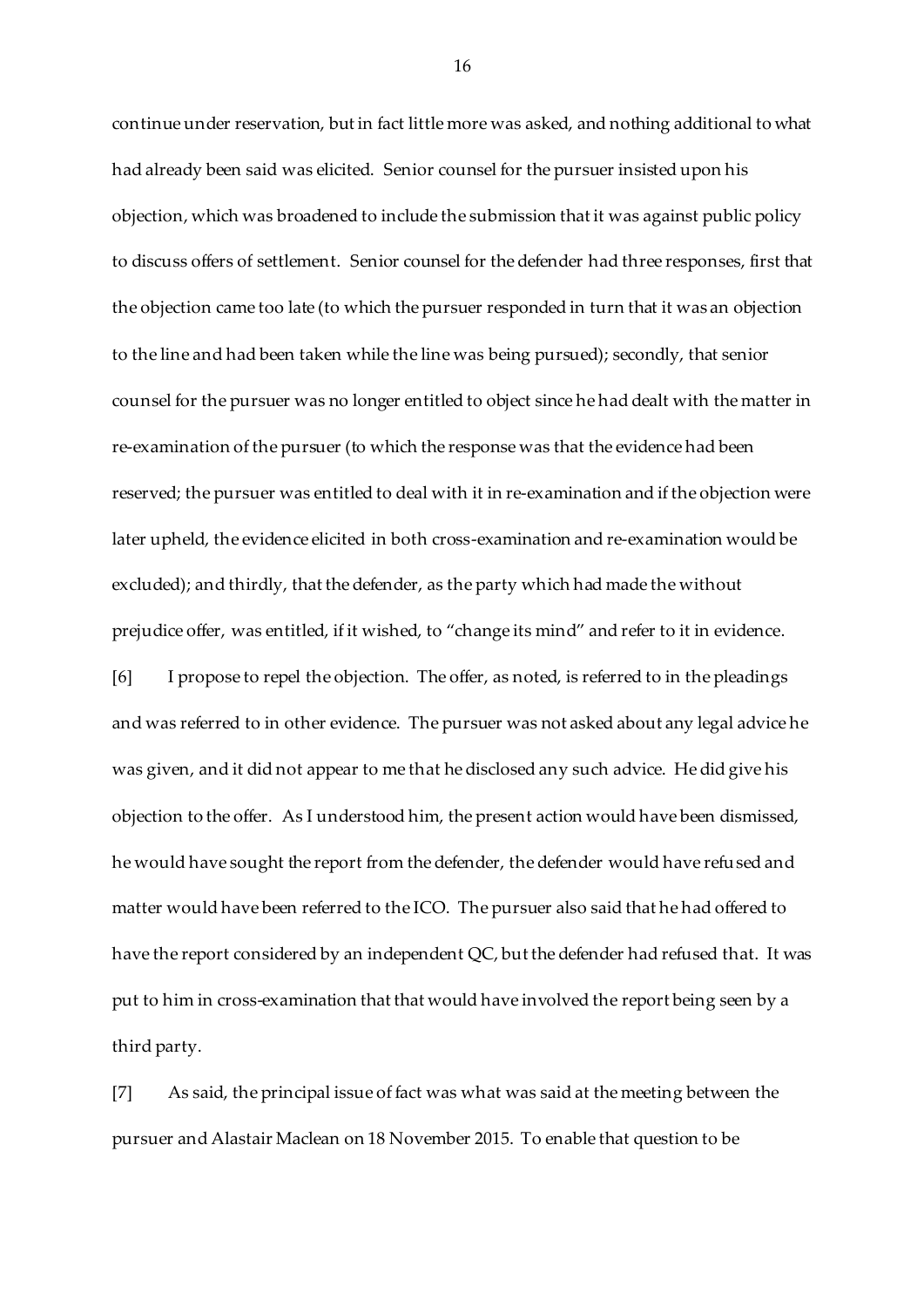answered, it is necessary to consider what happened in the years prior to that meeting and in the months following it.

[8] The preceding history, about which the parties were not in dispute, may be dealt with relatively briefly. As set out in the findings, it begins in 2002, when the pursuer was a member of the community learning and development team in the defender's community education department. Between 4 and 23 October 2002, he sent four emails ("emails 1, 2, 3 and 4") to the Leader of the Council, Councillor Donald Anderson. These emails, sent under a pseudonym, Donald Reekie, alleged misuse of public funds, misappropriation of intellectual property rights and employees working for their own company in breach of their contracts of employment. A fifth email ("email 5") was sent by "Donald Reekie" on 26 November 2002 to "Community Education All Staff" referring disparagingly to recent appointments in the community education department. (Although it does not appear to be a matter of controversy in the relevant extract from the report, it was not clarified in the present proceedings whether the pursuer was the author of this email.) Three further emails were subsequently sent, on dates not established. Email 6 was sent by the pursuer, under his own name, to several of his colleagues. It contained the image of a snake. Emails 7 and 8 were sent by someone using the pseudonym Donald Reekie to Community Education All Staff. These emails were not sent or instigated by the pursuer, as was later established.

[9] No attempt was then made to investigate the truth of what was said in emails 1-4. (Councillor Anderson did pass on the pursuer's emails to a senior employee in the community education department. Unfortunately, this employee was allegedly at the heart of the matters alleged in the emails.) Instead, enquiries were undertaken to establish the author of the emails, and when it was established that it was the pursuer, disciplinary proceedings, with the ultimate sanction of dismissal, were taken against him. Two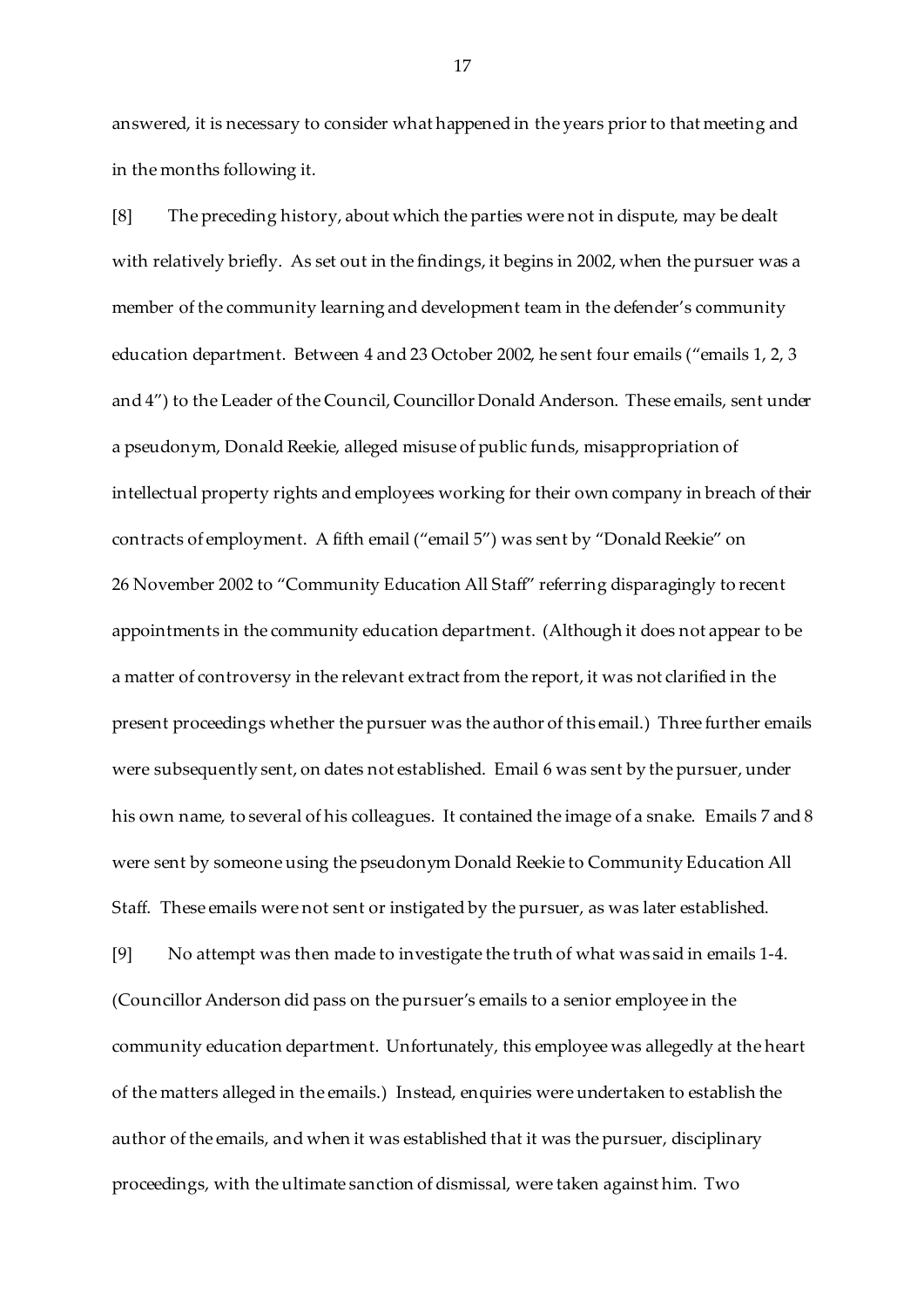disciplinary hearings were ultimately held. The pursuer was advised that the first hearing was in respect of emails 1-4 and 6-8. Between that hearing and the second hearing the pursuer was notified that he was also being disciplined in respect of email 5. (For what it's worth, there is nothing within the extracts taken from the report to suggest that this was a *bona fide* disciplinary undertaking which had merely failed to notice the enactment of the Data Protection Act 1998 and/or placed too great weight on the means of disclosure and too little weight on what was disclosed. On the contrary, the pursuer's belief that they were out to get him seems a plausible one.)

[10] On 13 May 2004 the pursuer was given a written warning in respect of emails 1-6. He appealed internally. In August 2004, following delays in the hearing of his appeal, and in order not to be time barred, he lodged an application with the Employment Tribunal. It was said that emails 1-4 were protected (whistleblowing) disclosures and that his right not to be subjected to a detriment by his employer had been infringed. In October 2004 the defender's director of education wrote to the pursuer's solicitor stating that the written warning was only in respect of email 5.

[11] Following hearings in May and December 2005, the Employment Tribunal found in the pursuer's favour in January 2006. It awarded him compensation of £5,000. I was not referred to the tribunal decision, but presumably it accepted that emails 1-4 were protected disclosures, and it is unlikely to have been impressed with, at best, the lack of clarity in relation to which emails the pursuer was being disciplined for.

[12] Unfortunately the disciplinary and Employment Tribunal proceedings were not all that the pursuer had to contend with. As set out in the findings, while these proceedings were ongoing, and afterwards, he was harassed in multiple different ways. His emails were spoofed on multiple occasions. His email address was put on a website. The Employment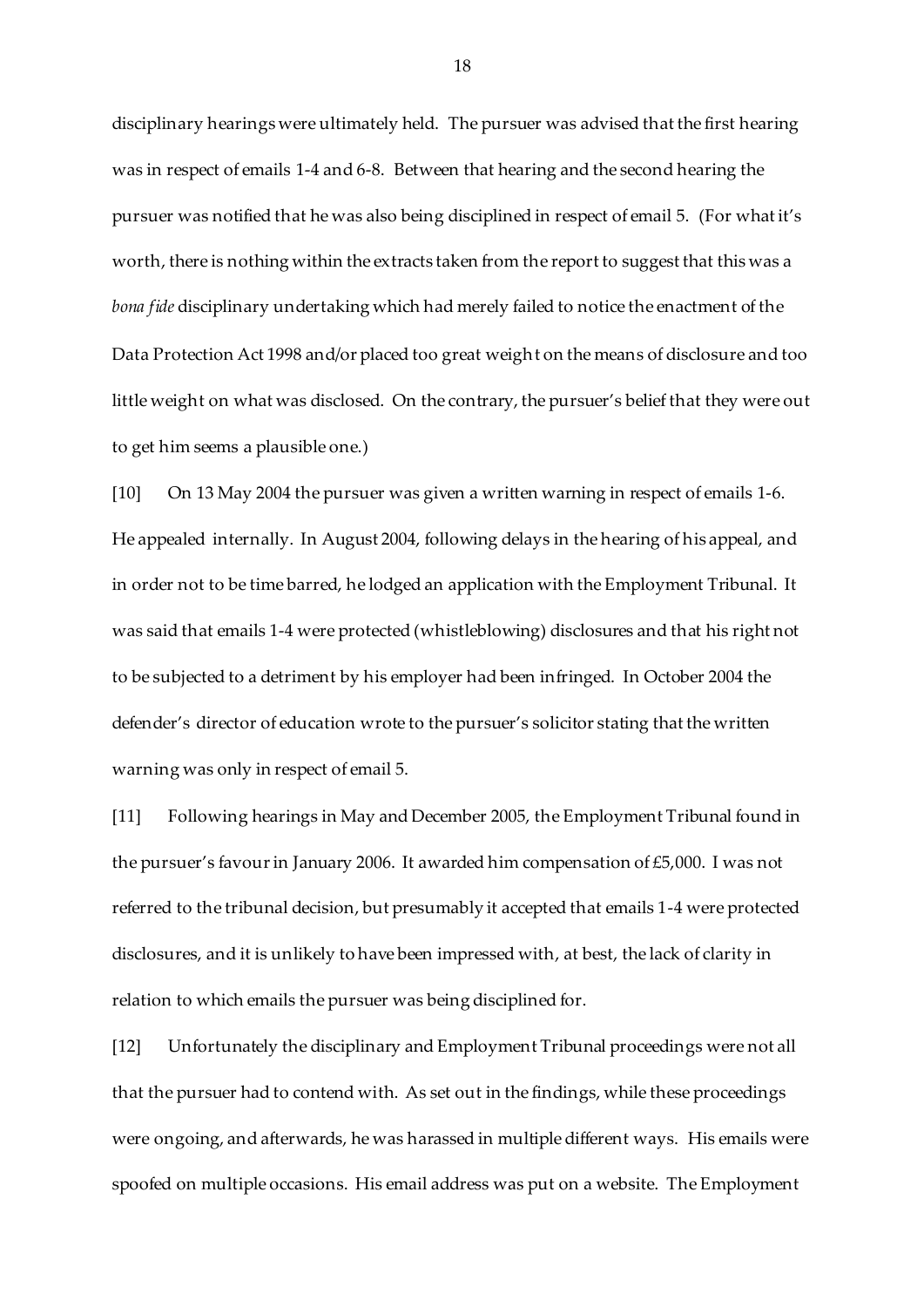Tribunal findings were posted online and emailed to council education staff. In 2007 and 2008 derogatory comments in respect of the pursuer were posted on councillors' blogs. Derogatory comments were posted about the pursuer on various websites. Derogatory comments were made on Edinburgh Evening News forums about the pursuer (and his wife). Personal family and medical information was disclosed.

[13] In May 2006, while the foregoing harassment was continuing, the pursuer made a further application to the Employment Tribunal, on the basis that the defender or its employees had subjected him to detrimental acts as a consequence of the protected disclosures which he had made. The defender contested the proceedings. They were ultimately settled, with the defender paying the pursuer a substantial sum of money. The pursuer was thereafter transferred to work in the defender's culture and sports division (which was what the pursuer wanted, not a further instance of harassment).

[14] The pursuer was not the only victim of harassment. So also were his wife and son. In relation to the son, he received online abuse, and social media messages falsely bearing to have been written by him were also released. Items purporting to have been ordered by the Travers family, but not in fact so ordered, were delivered to the Travers' home.

[15] So far as the pursuer's wife was concerned, multiple factors combined to make her situation a particularly intolerable one. As set out in the findings, she was also an employee of the defender. In particular she worked at an educational establishment, Cameron House. Unfortunately for her, certain of her line managers were closely connected to those who were the subject of allegations in emails 1-4. She was disadvantaged in the type and range of work she was given to do. Moreover, she was also the victim of repeated incidents of harassment. Amongst other things, pornography was sent to her work computer. She was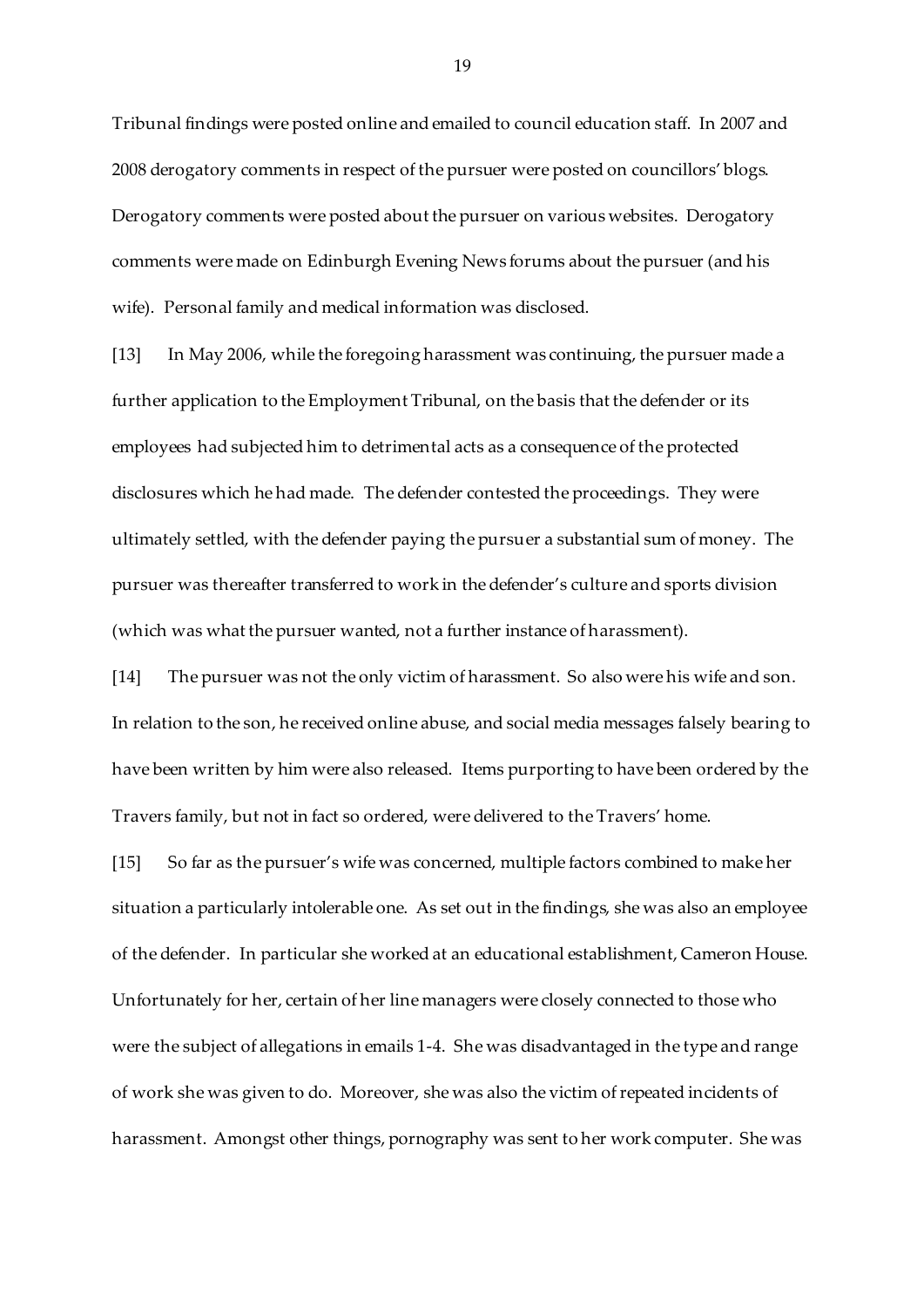continually denied access to her computer, or files thereon, because it had been interfered with.

[16] Added to that, huge issues existed in relation to the construction and maintenance of Cameron House. These were not explored in the evidence. As a further matter, although again not explored in evidence, there were allegations of misconduct on the part of council officers involved in the commission and build of Cameron House and in relation to the defects arising therefrom. Connections were made between that and the pursuer's whistleblowing allegations made in 2002. (Although not of special significance, in finding 18 I describe an occasion spoken to by Mrs Travers where the chair of the management committee of Cameron House was not told of an important meeting which she should have attended in connection with Cameron House, and a fake email was created to show that Mrs Travers had been tasked with informing her of it, an attempt to kill two birds with one stone.)

[17] As set out more fully in the findings, two reports were instructed in connection with Cameron House. In 2014 the defender's governance, risk and best value committee ("the GRBV committee") commissioned Turner Townsend to investigate historic and ongoing maintenance issues at Cameron House. Secondly, in March 2015, at a meeting of the GRBV committee, the chair of Cameron House management committee referred, as mentioned earlier, to allegations of misconduct on the part of council officers involved in the commission and build of Cameron House and in respect of the defects arising therefrom. Links were made between that and the pursuer's whistleblowing allegations made in 2002. On 5 March 2015 the GRBV committee agreed that these claims should be investigated by the defender's Chief Internal Auditor, Magnus Aitken, who was seconded from PricewaterhouseCoopers. The report was formally commissioned by Alastair Maclean in his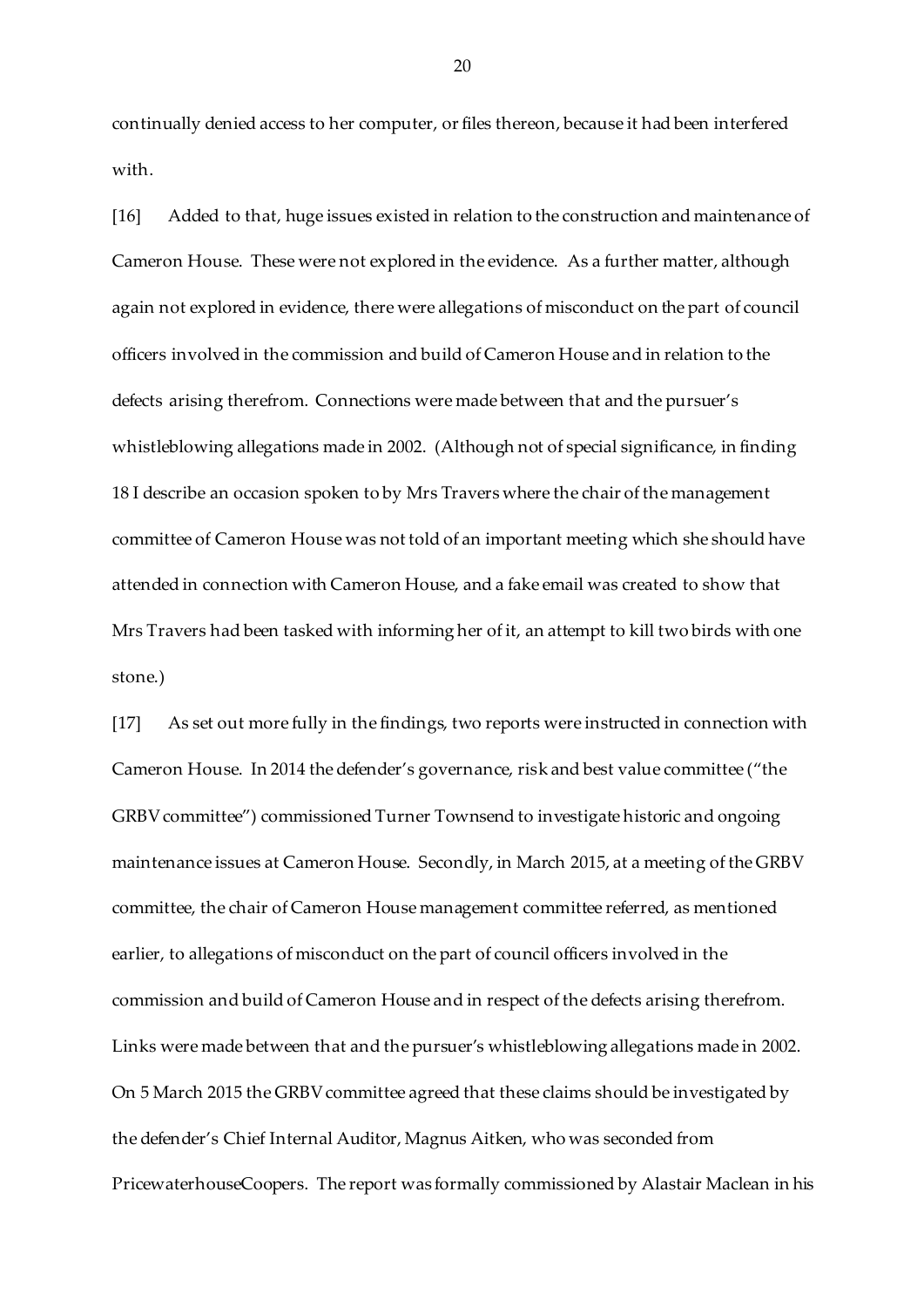role as the defender's monitoring officer, by virtue of which role he had certain duties and responsibilities directed towards ensuring that the defender and its officers and councillors maintained the highest standards of conduct.

[18] In relation to both reports, Mrs Travers played a pivotal role by way of the provision of information. Material in the defender's hands had disappeared. It appeared to be expected that it would have disappeared. Mrs Travers was able to supply documentation which she had obtained through her work at Cameron House, and in connection with the pursuer's whistleblowing allegations.

[19] Despite her provision of information, and despite the fact that she was the health and safety officer at Cameron House, Mrs Travers was not initially given sight of either report. Ultimately, she obtained sight of the Turner Townsend report in 2017.

[20] The monitoring officer's report was produced in October 2015. Significant parts of the report were leaked to the press, in particular the Edinburgh Evening News. There was extensive press coverage. Representations were made by local councillors to the GRBV committee. The convener of the committee instructed the directorate of the council to apologise in person to the Cameron House management committee.

[21] Councillor Cameron Rose, the then Conservative group leader on the council, and also councillor for the ward in which the pursuer and his wife lived, had had a number of dealings with them over the years in relation to the various issues between them and the defender. He had also had regular contact over the years with Mr Maclean.

[22] On or about 29 October 2015, Councillor Rose had discussions with Mrs Travers. These discussions included consideration of a council sponsored inquiry into unresolved events between Mr and Mrs Travers and the defender. Mrs Travers made clear that she and her husband welcomed such an inquiry, and also made clear that subject to three conditions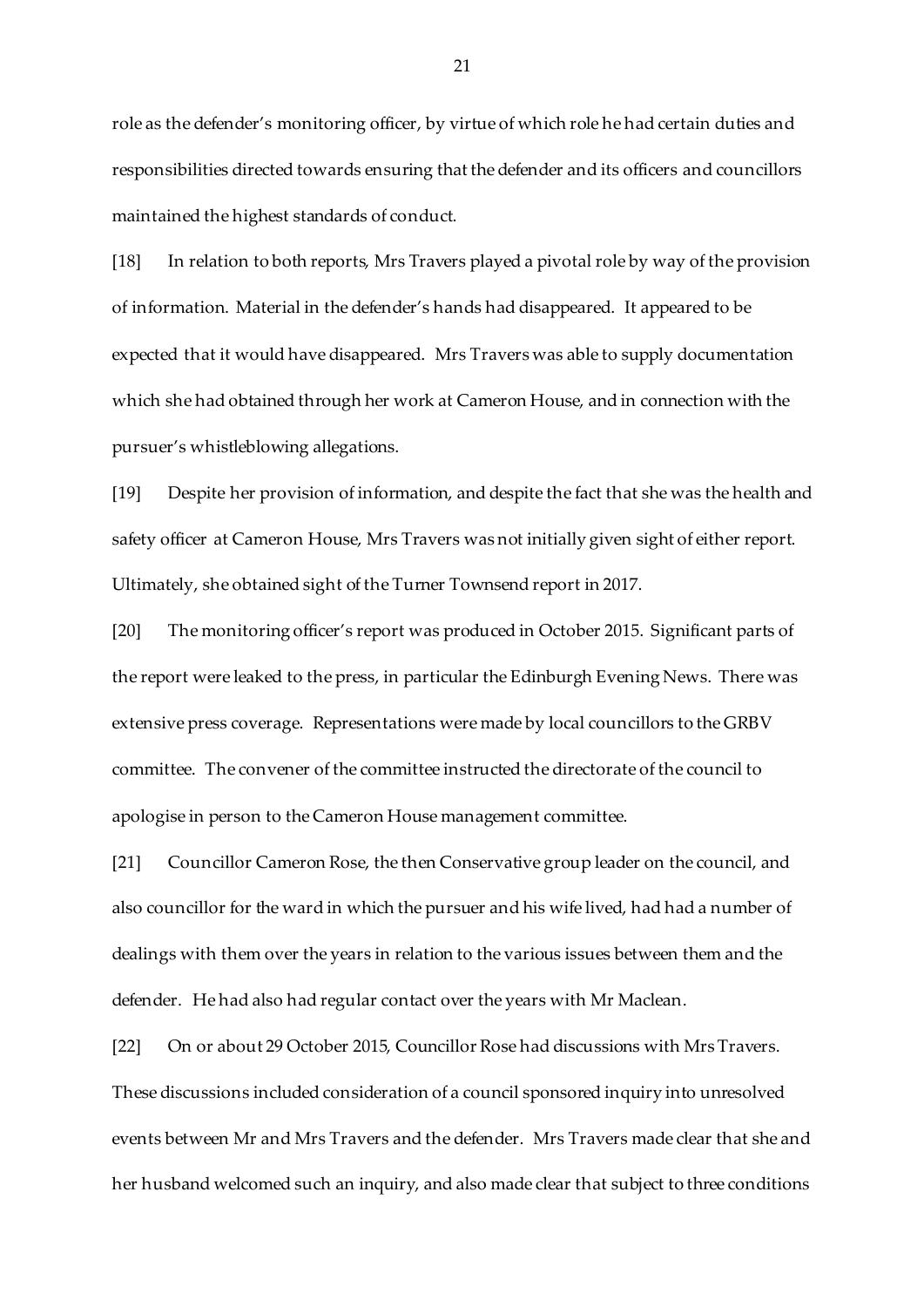she and the pursuer would be willing to supply the documentation they held. The conditions were that (1) the documentation would not be held or allowed on council premises and not accessible to people within the defender; (2) that the inquiry would be independent of the council; and (3) that Mr and Mrs Travers would get the completed report from the inquiry.

[23] During November 2015 Councillor Rose had several meetings or telephone calls with the pursuer and his wife. He also had discussions with Mr Maclean. During one such meeting Mr Maclean informed Councillor Rose that he was reopening the matter and wished to instruct an independent enquiry. He asked Councillor Rose to assist in persuading Mr and Mrs Travers to release the documentary evidence which they held. The Travers' three conditions formed part of that discussion. It was made clear that it was a non-negotiable condition that the Travers were to have access to the completed report. [24] On 10 November 2015 Mr Maclean, along with Ms Campbell, approached the

pursuer and asked him, in respect of his 2002 allegations, if he was sure that fraud had taken place. The pursuer said that he was. Mr Maclean thereafter determined to order a further investigation. He was aware that the pursuer had a substantial volume of documentation relevant to the investigation. He was also aware that any material documentation would likely have disappeared from the defender's offices. It was accordingly essential that he obtain the documentation held by the pursuer.

[25] On 18 November 2015, at the defender's premises, Mr Maclean and Ms Cunningham approached the pursuer while he was working and asked to have a meeting with him. They went to a meeting room within the defender's premises. The pursuer did not immediately agree to hand over the material that he and his wife had, and the meeting became quite heated. After some minutes, Mr Maclean asked Ms Cunningham to leave. The explanation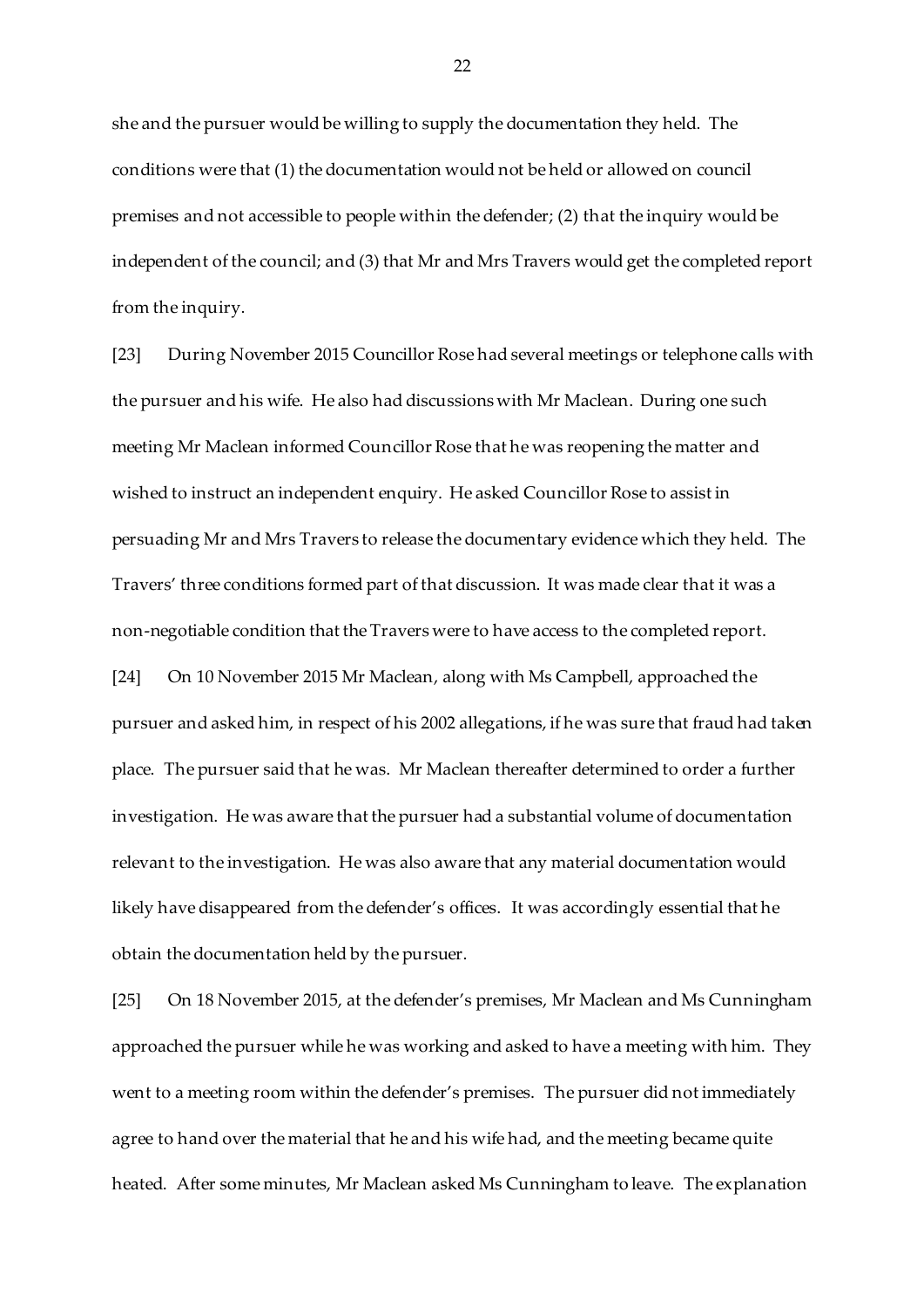for doing that suggested by Mr Maclean and Ms Cunningham was that it would lower the temperature of the meeting. It would no longer be two against one, and the person departing was a lawyer (although Mr Maclean was also a lawyer). After Ms Cunningham went, the pursuer agreed, at least in principle, to handing over the documentation. Some matters of detail, such as the inquiry's terms of reference, still had to be worked out. According to the pursuer, he agreed to hand over the documentation because Mr Maclean agreed to his pre-conditions; in particular, Mr Maclean told him that he would be given a copy of the report. Mr Maclean's position, in essence, was that he would not have said such a thing.

[26] Before reaching a view as to what was said at the meeting, it is appropriate to consider what happened thereafter.

[27] First, in terms of their evidence, the pursuer told his wife that Mr Maclean had agreed to provide a copy of the report, and she passed that news on to some other people, one of these being Councillor Rose. He confirmed that in his evidence.

[28] Second, Mrs Travers, Mr Maclean and Ms Campbell all spoke to an occasion on 23 November 2015 when Mr Maclean, Ms Campbell and others visited Cameron House for a meeting. After the meeting, Mr Maclean and Ms Campbell were shown round the building by Mrs Travers. According to Mrs Travers, at one point she had said to Mr Maclean that he had been mean to John [the pursuer] at their last meeting i.e. the meeting of 18 November 2015 and that was not the way to get John's co-operation. Ms Campbell had said to Mr Maclean "I told you not to do that." In her evidence, Ms Campbell "sort of" remembered something like that being said, but said that it had been jocular. Mr Maclean said he had no memory of it. Mrs Travers also testified that at another point on the tour she had said to Mr Maclean that John would not take part without the terms of reference and he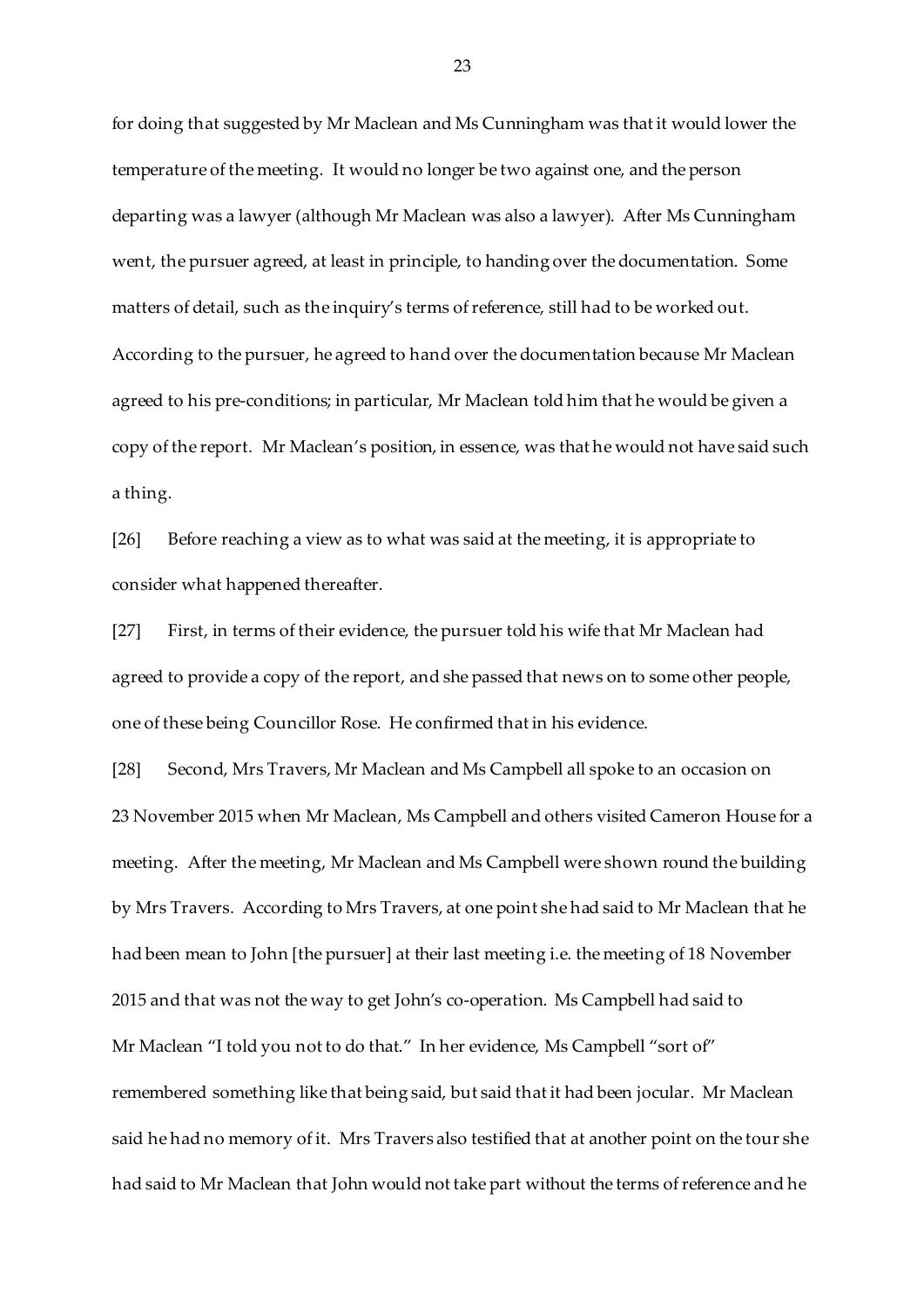would require a copy of the report. According to Mrs Travers, he had nodded his head in agreement. Mr Maclean said he had no recollection of that, and so also did Ms Cunningham. Mrs Travers was not sure if Ms Cunningham would have been aware of it.

[29] Third, Councillor Rose spoke of a brief chance meeting with Mr Maclean, perhaps in a corridor at the defender's premises. His recollection of it was limited. He thought that he had said something like "Have the Travers been sorted out?", to which Mr Maclean had responded in the affirmative. Councillor Rose took from the conversation that Mr Maclean was indicating that he had agreed to provide the Travers with a copy of the report. Mr Maclean had no recollection of any such conversation to that effect.

[30] Fourth, after it became clear, in 2016, that the defender was unwilling to give the pursuer a copy of the report, the pursuer's solicitors obtained affidavits from a number of persons. With the exception of Mrs Travers' affidavit, which was obtained in 2020, all the affidavits lodged by the pursuer in this case dated from 2016. Presumably they were used in an attempt to make the defender change its mind, although exactly how they were used was not specified. In any event, one of the persons who provided an affidavit was Mr Maclean, who as noted had left the defender by that stage and was working at Baillie Gifford. In evidence, he described a process whereby he was interviewed by solicitors from the firm representing the pursuer. The solicitors prepared the affidavit and Mr Maclean had the opportunity to make changes to it. The affidavit was signed by him on 3 August 2016, and included the following passage:

"Carol Campbell was also in attendance with me for part of that meeting [the meeting of 18 November]. She was the Council's head of legal, risk and compliance at the time. She regularly helped me with me [*sic*] monitoring officer reports and was a trusted advisor. When it became apparent that John was not as forthcoming as he had been previously (he was clearly concerned as to whether he could trust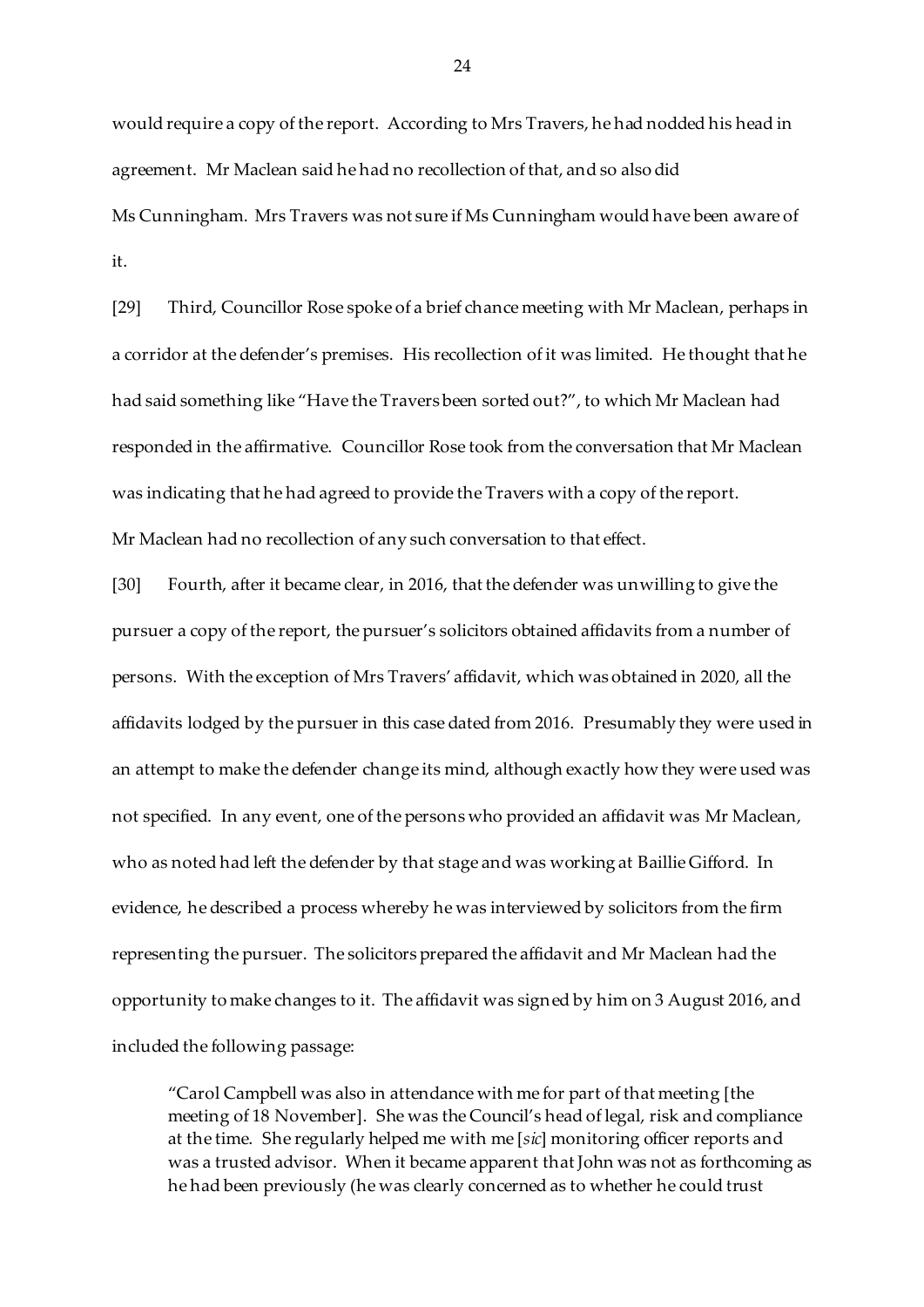anyone in the council including me) I asked Carol to leave the room to allow John and me to have a more open one-to-one. John and I had an intense and difficult discussion. Broadly we agreed that John would assist us with the investigation and that he would talk to Magnus Aitken of PwC about how the information could be made available directly to PwC and not come through me or anyone on the Council. I asked John to prepare or assist me in preparing the PwC remit so that we got that correct and he agreed to do so. From recollection I offered to keep him fully in the loop as the investigation went ahead, recognising that I may not be able to stray into individual staff matters. I would have said that I would talk to him through the findings of the report in detail. I cannot recall if I did agree to issue with a copy of the final report. Equally I cannot recall if I said that I would not give him a copy of the final report. Given my usual practice of not releasing my monitoring officer reports it is unlikely that I would have promised that but I do accept that I was seeking to reassure John and persuade him to cooperate in the investigation. I certainly would have told Carol Campbell exactly what I agreed with John at our meeting on 18 November when she was not present. What I can be sure of is that I would have given John a commitment to let him know what was in the Report."

the pursuer with a final copy of the report. In relation to what is said in the third last sentence of the extract, Mr Maclean accepted that he had allowed a number of persons to see the monitoring officer report in respect of Cameron House, but he distinguished that on the basis that it was a report instructed at the instigation of the GRBV committee.

Ms Campbell's evidence is that Mr Maclean did not tell her that he had agreed to provide

[31] Fifth, there are the emails exchanged in the days following 18 November 2015, at least initially seeking to agree the terms of reference in respect of the report. As noted in the findings, the emails are to be found in the agreed bundle of documents at pages 40-47. The relative findings in fact are numbers 39-43. As noted, the only express reference to which persons are to have access to the report, as opposed to the documentation provided by the pursuer, is in an email sent by Ms Campbell on 27 November 2015, at almost at the end of the chain. The full email is contained in finding [33], and in particular it contains a head 3 in the following terms:

"PwC personnel will provide findings (including interim reports) to CEC's Chief Executive, Deputy Chief Executive and Monitoring Officer only and these will not be shared with any other CEC staff."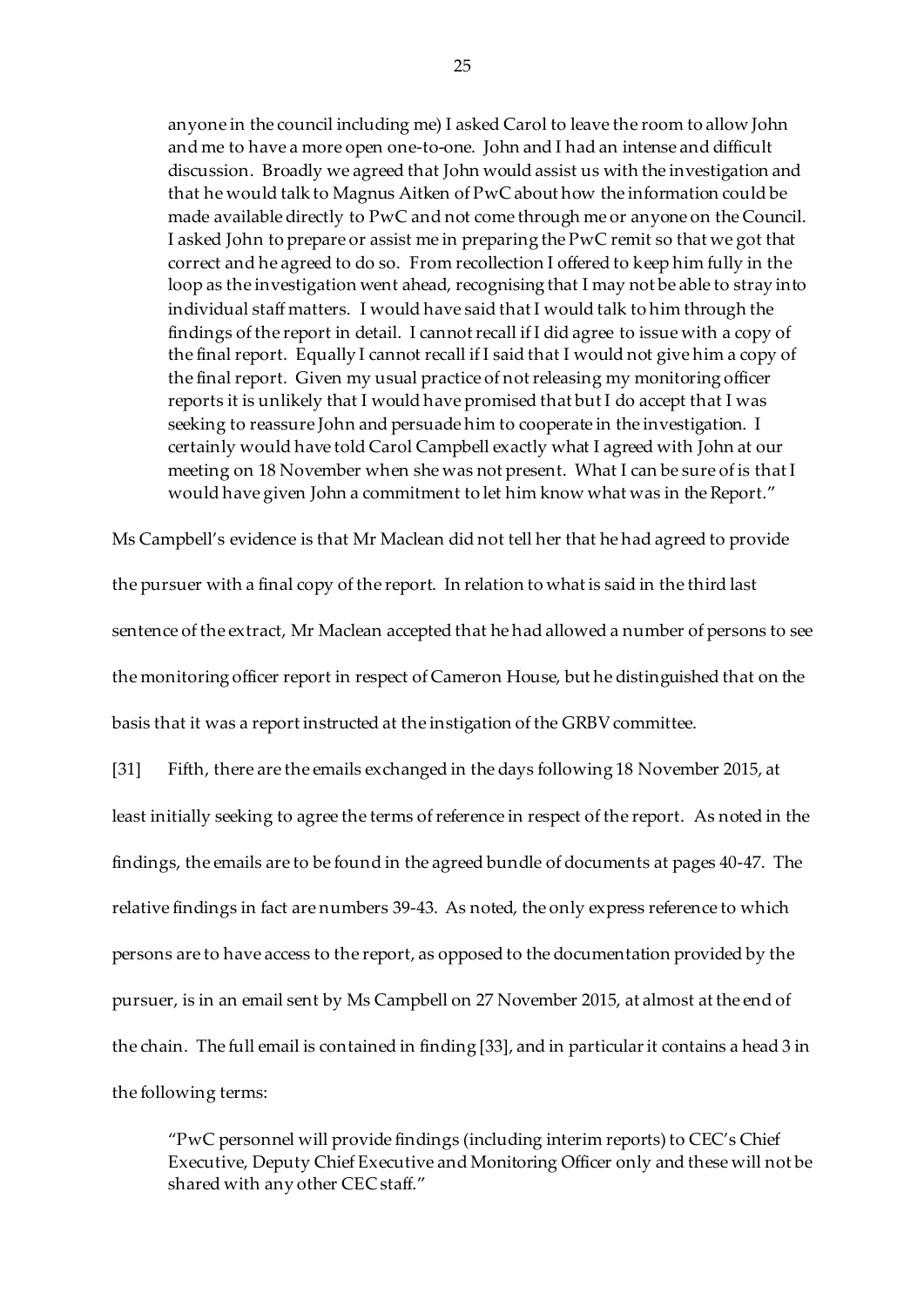As noted, on receipt of that email, the pursuer forwarded it to his solicitor, obtained his advice and thereafter indicated that he was happy to proceed with what was agreed in the exchange of emails. The defender relied upon this provision in the email for two reasons: first, the limited reference to persons who were to see the report; and secondly, the fact that it prohibited disclosure of the report to employees of the defender apart from the chief executive, deputy chief executive and monitoring officer, the pursuer and his wife obviously being employees of the defender. To dilute any argument that the parties were simply agreeing the terms of reference of the PwC report, the defender relied upon another element that entered the email chain, a provision that the pursuer would have his legal fees met by the defender in the event of proceedings being taken against him, which the defender agreed up to a limit of  $£10,000$ . In relation to head 3, the pursuer testified that he had not understood employees to include him.

[32] Returning to the question of whether the pursuer was told that he would get a copy of the report, I should say that I was favoured with written submissions from the parties on that and other issues. These are with the process, and I do not set them out at length here, but simply refer to them as necessary. I have had full regard to their terms. (Senior counsel for the pursuer accepted that in para 17 of his submissions he had erroneously ascribed something said by Mr Maclean to Councillor Rose to Mr Maclean's meeting with Mrs Travers at Cameron House: findings 46 and 47. Senior counsel for the defender orally added to his written submissions by suggesting that Ms Cunningham, the last person to give evidence, was also a credible and reliable witness.) The global approach of the pursuer was to suggest that all the witnesses, with the exception of Mr Maclean, were credible and reliable. In relation to Mr Maclean it was suggested that his evidence at least bordered on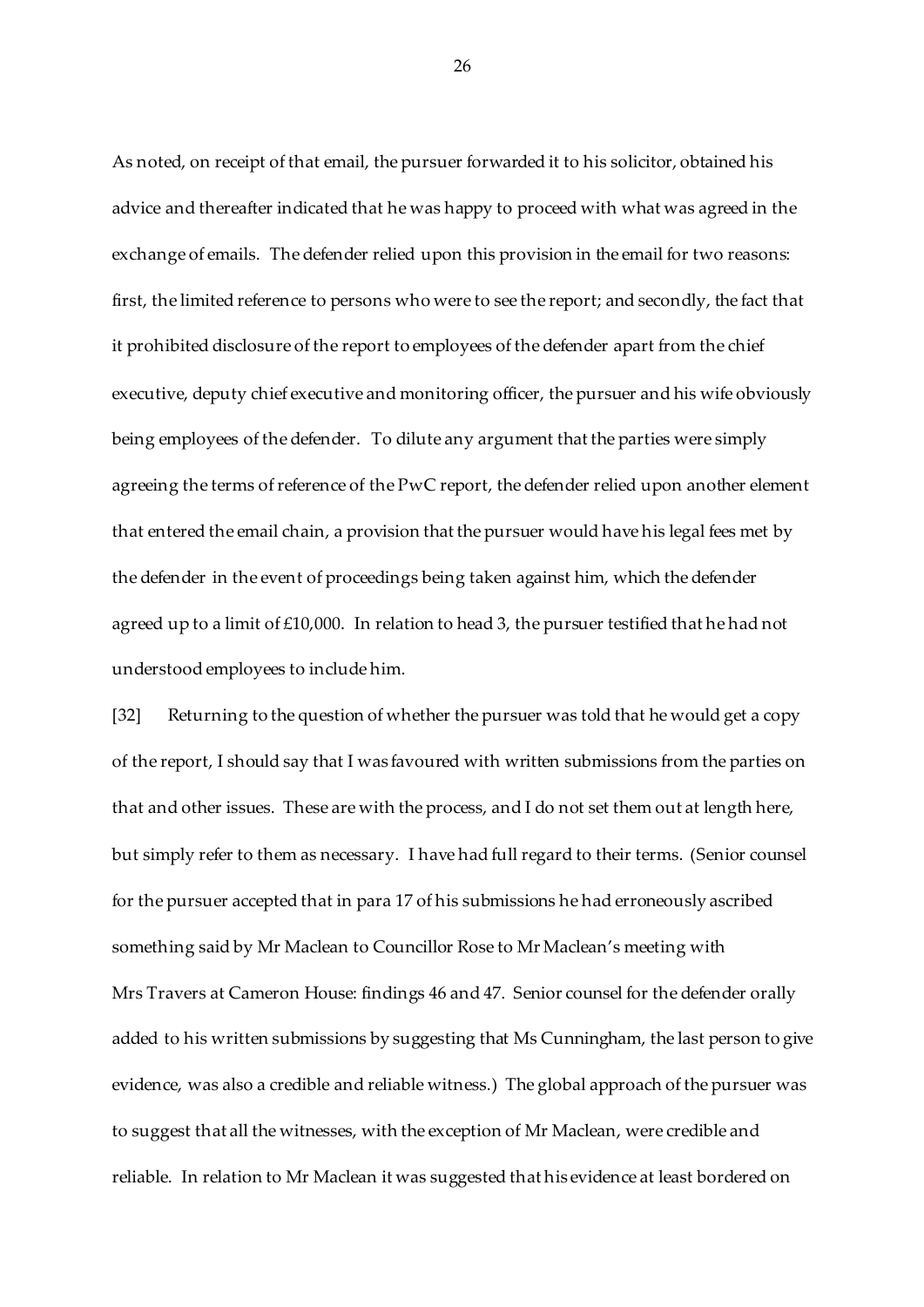incredible. The defender's global approach was to suggest that all the witnesses were credible and the dividing line between them was reliability. It was emphasised how much depended on the evidence of the pursuer, and it was suggested that he and his wife had persuaded themselves that what they desired had been what happened.

[33] In my view, on the balance of probabilities, Mr Maclean did tell the pursuer that he would be given a copy of the report. It was clear from the evidence of the pursuer, his wife and, subject to a little qualification, Councillor Rose that getting the report was a condition which had to be agreed before the pursuer was willing to hand over the documentation in his and his wife's possession. In Councillor Rose's case, he sometimes phrased it as getting access to the report, although he also used the words getting the report. I accept the evidence of the pursuer and Mrs Travers that what was wanted was a copy of the report. Getting access to the report is a somewhat vague concept which would not have satisfied the pursuer. In my view, it is highly improbable that he would have "buckled" at the meeting on 18 November 2015 and agreed to hand over the documentation which Mr Maclean wanted in the absence of agreement. That does not square with his subsequent insistence that the terms of reference be agreed before he actually handed over the documentation. It is also highly unlikely, in my view, that he would have told his wife that it had been agreed that the report would be handed over if that were not the case. I accepted Mrs Travers' evidence that Mr Maclean had affirmed to her, by nodding his head, that he had agreed to provide the pursuer with a copy of the report. So far as Councillor Rose is concerned, I accept his evidence that he and Mr Maclean had a brief conversation, and that he took from that conversation that Mr Maclean had confirmed that he was going to give the pursuer a copy of the report. The difficulty is that Councillor Rose's recollection of the words used is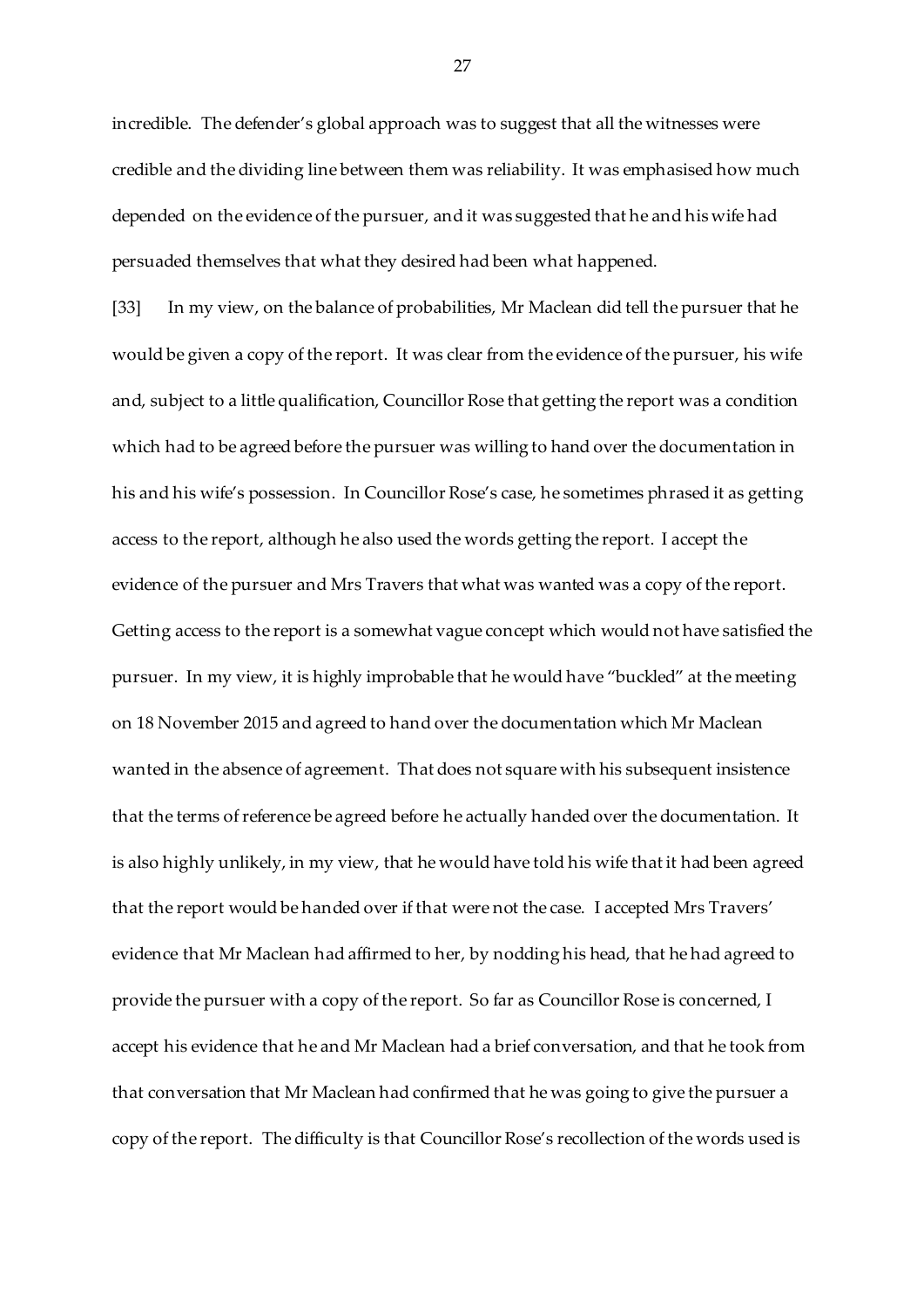limited, and even more unfortunately, the possible exchange that he suggested does clearly raise the risk of mixed messages. I therefore leave it out of account.

[34] In his affidavit, Mr Maclean accepts that he might have told the pursuer that he would give him a copy of the report, although he also says that he might not. I have to say that the wording of the affidavit seems strange to me. I accept that Mr Maclean was not the person who framed it, but he was able to amend it, and the tenor of his evidence was that he had not agreed to hand over a copy of the report. Senior counsel for the pursuer stressed the embarrassment that Mr Maclean would have felt if the report could not have been progressed. Senior counsel for the defender responded by suggesting that Mr Maclean could simply have reflected the embarrassment back on to the pursuer and his lack of cooperation, but the pursuer would have been able to explain the reason for his lack of cooperation, and it would also have been apparent that the pursuer's co-operation was only necessary because the documentation which the defender should have had had "disappeared". (I do not think Ms Campbell expressly commented on the matter, but it was evident that none of the other witnesses had any expectation that the relevant documentation would be found.) I do not think the emails, in particular Ms Campbell's email of 27 November 2015, assist the defender's case. From the point of view of PwC, their immediate concern – which would also of course be the pursuer's immediate concern – would be to know the inquiry's remit and the conditions relating to storage of the pursuer's documentation and access to that documentation. I do not consider it strange that the first mention of who was to receive the report should appear at a later stage in the email chain. It is not altogether clear that it need have appeared at all. The pursuer's concerns appear to relate to who was to have access to his documentation. Even without Mr Maclean's agreement that he would be given a copy of the report, it would not be surprising for the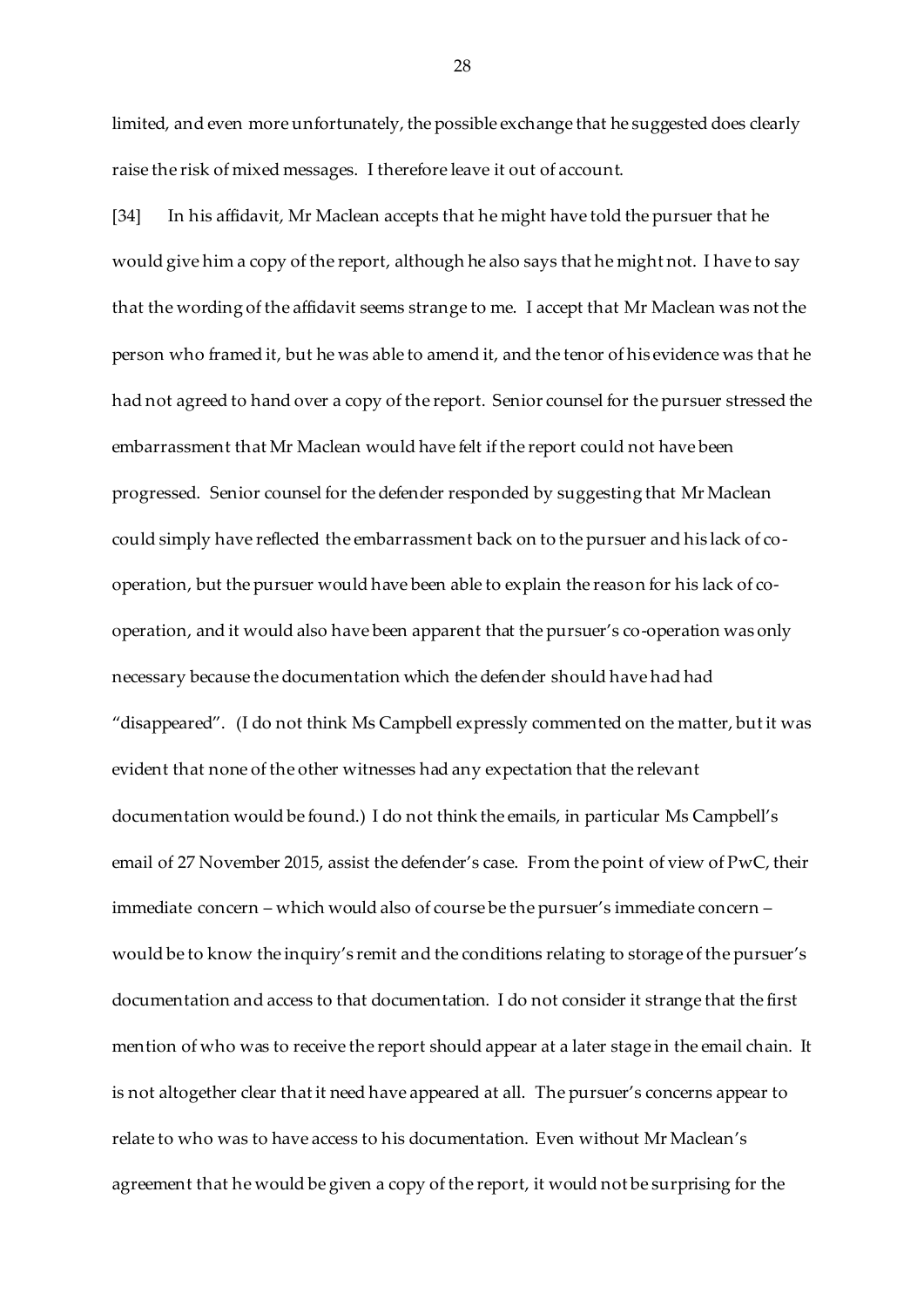pursuer to believe that head 3 did not apply to him and his wife. Against the background that the pursuer was told that he would get a copy of the report, head 3 cannot apply to him. [35] As noted earlier, senior counsel for the defender advanced the subsidiary position that if Mr Maclean did say something about providing the pursuer with a copy of the report, he was simply indicating a personal commitment to do what he could to get the pursuer a copy of it. I reject this alternative scenario. It does not appear in the defender's pleadings, although in mitigation of that point it may be said that Mr Maclean is not the defender. Beyond that, however, Mr Maclean did not say it in evidence. Moreover, in terms of his evidence Mr Maclean's thinking at the time was that the report could be completed by the time he left the defender's employment. He was the one who would be getting the report. There would be nothing stopping him handing over a copy to the pursuer.

[36] The last barrier put up by the defender was the suggestion that an unredacted copy of the report could not be handed over on data protection grounds. The pursuer's submissions on the point were relatively brief, and focussed on the paucity of the defender's averments and the generality of the defender's submissions. In the pursuer's submission, the pleadings about the DPA [to use the pursuer's abbreviation] were immature and not developed. There was no explanation as to why the DPA would prevent disclosure when the Act was riddled with exceptions. Absent any proper pleadings in this respect, that was not a defence. Senior counsel drew a distinction between disclosure of the report and its findings, and disclosure of sensitive personal data, and I should not engage in second guessing of the position that might arise with the DPA. In any event, senior counsel submitted, in relation to a court order, there was an exemption, and section 35 of the Data Protection Act 1998 was quoted, which I assume indicates that that is the appropriate Act,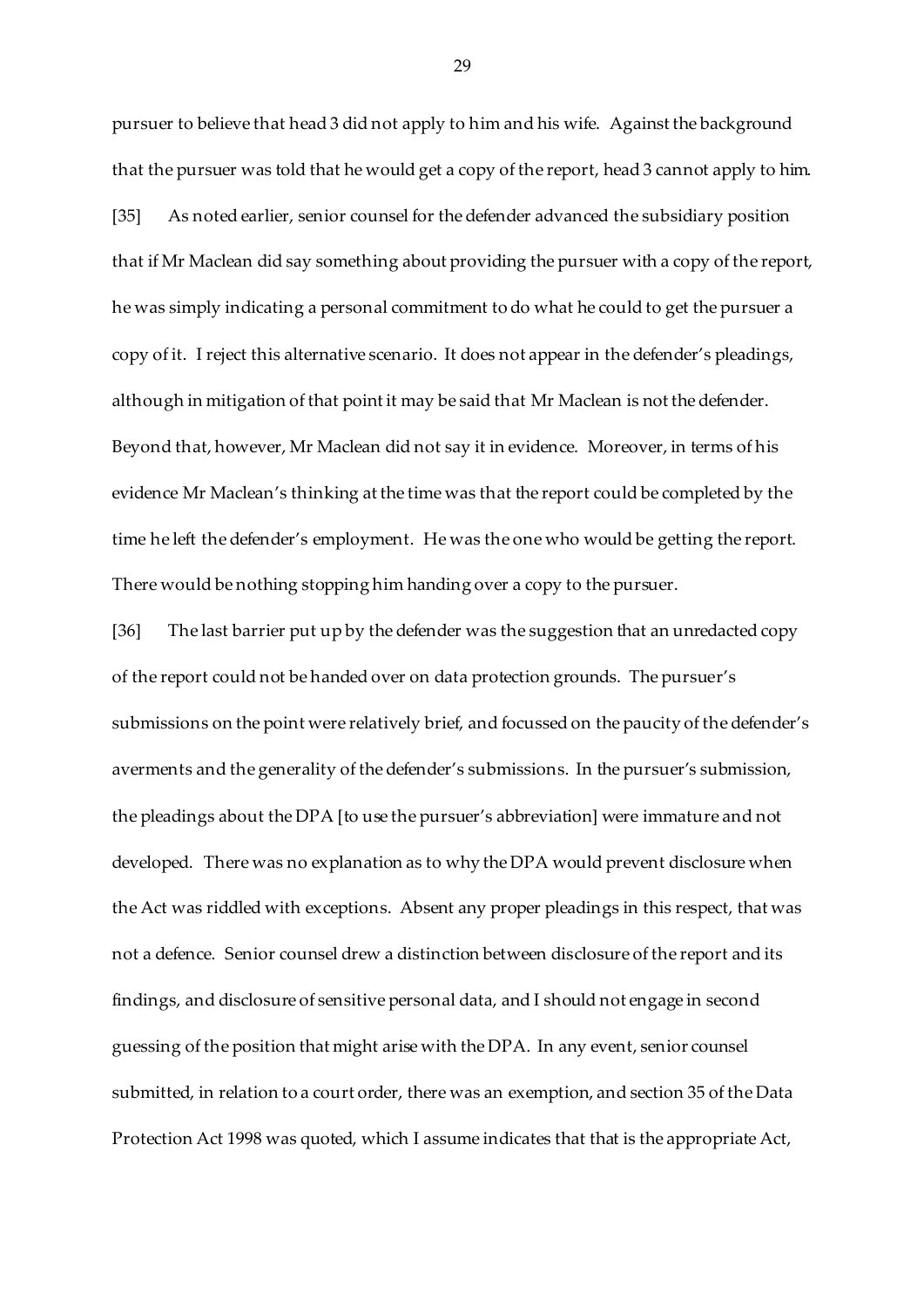and the Act identified as DPA in the remainder of his submissions. Section 35 provides as

follows:

"(1) Personal data are exempt from the non-disclosure provisions where the disclosure is required by or under any enactment, by any rule of law of law or by the order of a court.

(2) Personal data are exempt from the non-disclosure provisions wherever the disclosure is necessary-

(a) for the purpose of, or in connection with, any legal proceedings (including prospective legal proceedings, or

(b) for the purpose of obtaining legal advice,

or is otherwise necessary for the purposes of establishing, exercising or defending legal rights."

In senior counsel's submission, the defender would have nothing to fear if the crave were granted. Senior counsel reiterated that the court should not, without full and clear pleading, have to second guess the DPA obligations as the Act was punctuated with numerous exceptions. If it was agreed to hand the report over, then the defender ought to state with clarity why they could not. Were the defender to argue that it would illegal to hand the report over, there were insufficient pleadings to justify that assertion, which was in any event wrong.

[37] Turning to the defender's submission, senior counsel for the defender also advanced relatively brief submissions. In his submission, the pursuer had been provided with an extract of the final report redacted in a way which the defender said was the most it could do consistent with its obligations under the Data Protection Act. It had offered to have that issue determined by the ICO and the pursuer had refused. Senior counsel referred me to para 16 of Schedule 2(3) to the Data Protection Act 2018 and article 15(4) of the General Data Protection Regulation (which deal with disclosures which also disclose information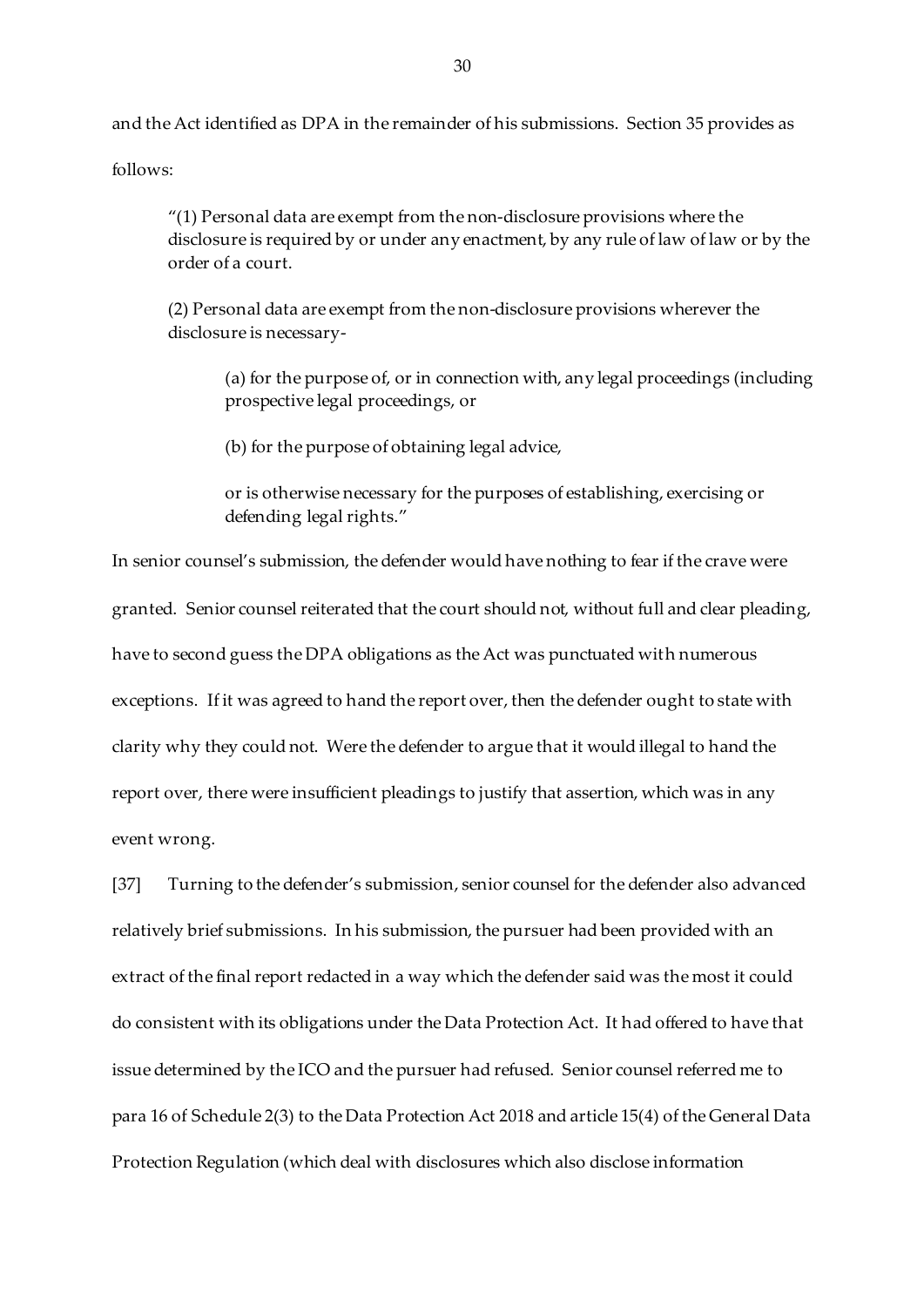identifying others). The defender considered that it would contravene those requirements if it provided the pursuer with an unredacted copy of the report. Senior counsel reiterated that the defender had not sought to make itself the judge of that; it had offered to let the regulator decide. Senior counsel further submitted that the court was being asked to order the defender to do something illegal because it had supposedly agreed to do so. He suggested it would be very strange indeed if any person or body could escape the constraints of the Data Protection Act and GDPR simply by agreeing to do something unlawful and when taxed with its being illegal, could simply say, "Well we agreed to do it, so that makes it legal, regardless of whatever rights of third parties are thereby trampled." In senior counsel's submission, that was not the law. Whether a court would enforce a contract that contained an illegal obligation depended nowadays on the application of the principles set out in the UK Supreme Court case of *Patel* v *Mirza* [2017] AC 467. The claimant in *Patel* had paid a large sum of money to the defendant pursuant to an agreement that he would use it to bet on the movement of shares on the basis of insider information, an agreement of that nature being illegal. The agreement could not be carried out since the expected insider information was not forthcoming. The claimant sought repayment of his money on the basis of unjustified enrichment. He failed in the High Court, but was successful in the Court of Appeal and Supreme Court. It was held, in short, that the general rule was that a person who satisfied the ordinary requirements of unjust enrichment was not debarred from recovery by reason of the fact that the consideration was an unlawful consideration; an order for restitution should be made in the case because it would merely return the parties to their pre contract position and prevent the defendant unjustly enriching himself. Senior counsel for the defender relied on a passage in the headnote as providing an accurate summary of the judgment, as follows: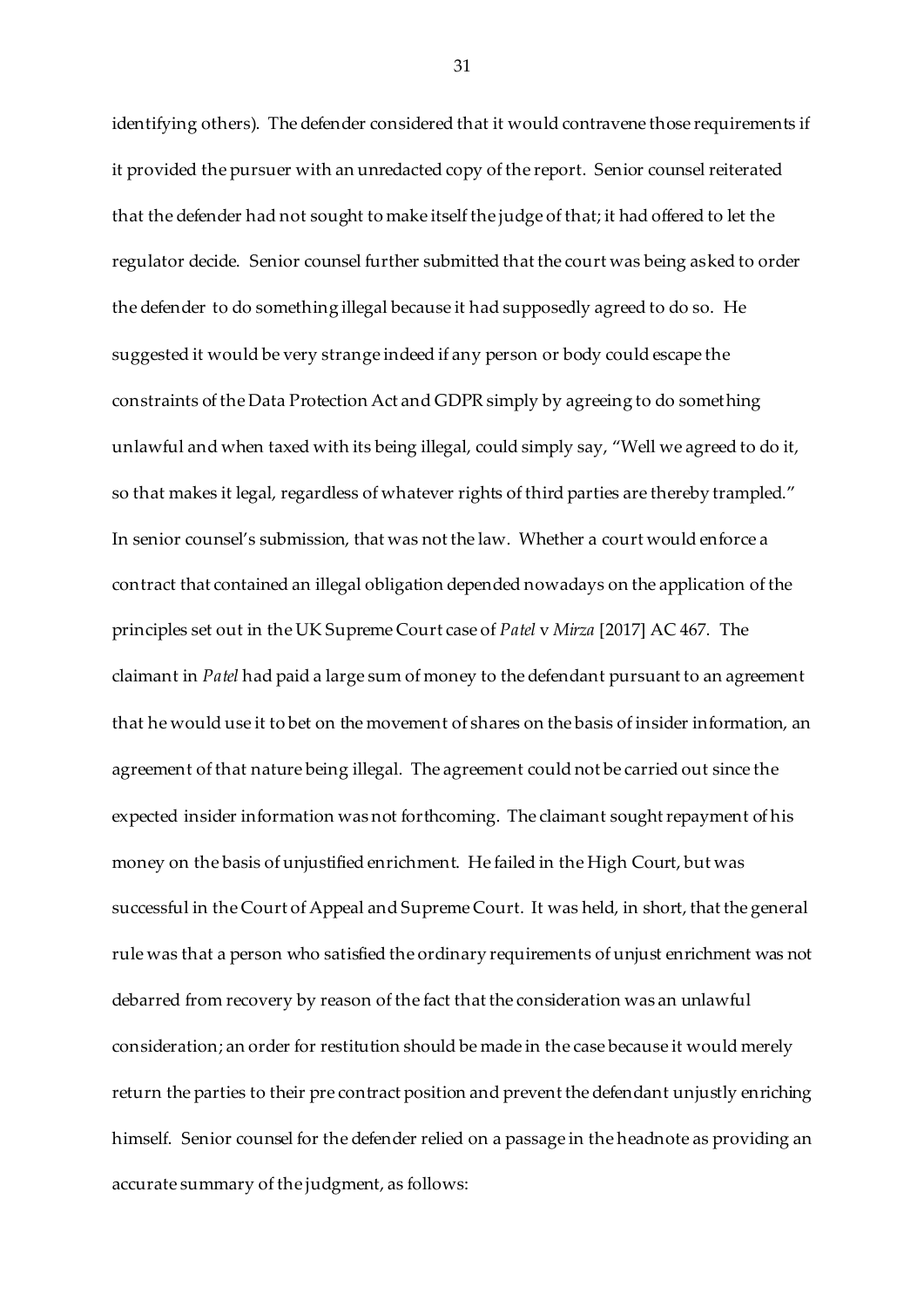"The two broad policy reasons for the common law doctrine of illegality as a defence to a civil claim are that (i) a person should not be allowed to profit from his own wrongdoing and (ii) the law should be coherent and not self-defeating. The essential rationale of the doctrine is that it would be contrary to the public interest to enforce a claim if to do so would be harmful to the integrity of the legal system (or, possibly, certain aspects of public morality). The rule that a party to an illegal agreement cannot enforce a claim against the other party to the agreement if he has to rely on his own illegal conduct in order to establish the claim does not satisfy the requirements of coherence and integrity of the legal system and should no longer be followed. Instead the court should assess whether the public interest would be harmed by enforcement of the illegal agreement, which requires it to consider (a) the underlying purpose of the prohibition which has been transgressed and whether that purpose will be enhanced by denial of the claim, (b) any other relevant public policy on which the denial of the claim may have an impact and (c) whether denial of the claim would be a proportionate response to the illegality, bearing in mind that punishment is a matter for the criminal courts. Within that framework, various factors may be relevant, but the court is not free to decide a case in an undisciplined way. The public interest is best served by a principled and transparent assessment of those considerations, rather than by the application of a formal approach capable of producing results which may appear arbitrary, unjust or disproportionate."

In senior counsel's submission, the legal policy underlying the Data Protection Act and the GDPR would plainly be set at nought if the contract were to be enforced by the court. There were no weighty countervailing considerations given that the people whose rights would be trampled if the contract were enforced were third parties who had nothing to do with the supposed contract. Their rights would be gone through no fault of their own if the court enforced the contract.

[38] In my view, neither the Data Protection Act 1998 nor the Data Protection Act 2018 bars the pursuer from receiving an unredacted copy of the PwC report. In saying that, and in the absence of detailed submissions on the point, particularly from senior counsel for the pursuer, I take the relevant legislation to be the 2018 Act. Clearly the pursuer sought the report long before May 2018 when the 1998 Act and the Data Protection Directive were supplanted by the 2018 Act and the General Data Protection Regulation, but I am being asked to make an order now. I was not addressed on any changes brought about by Brexit,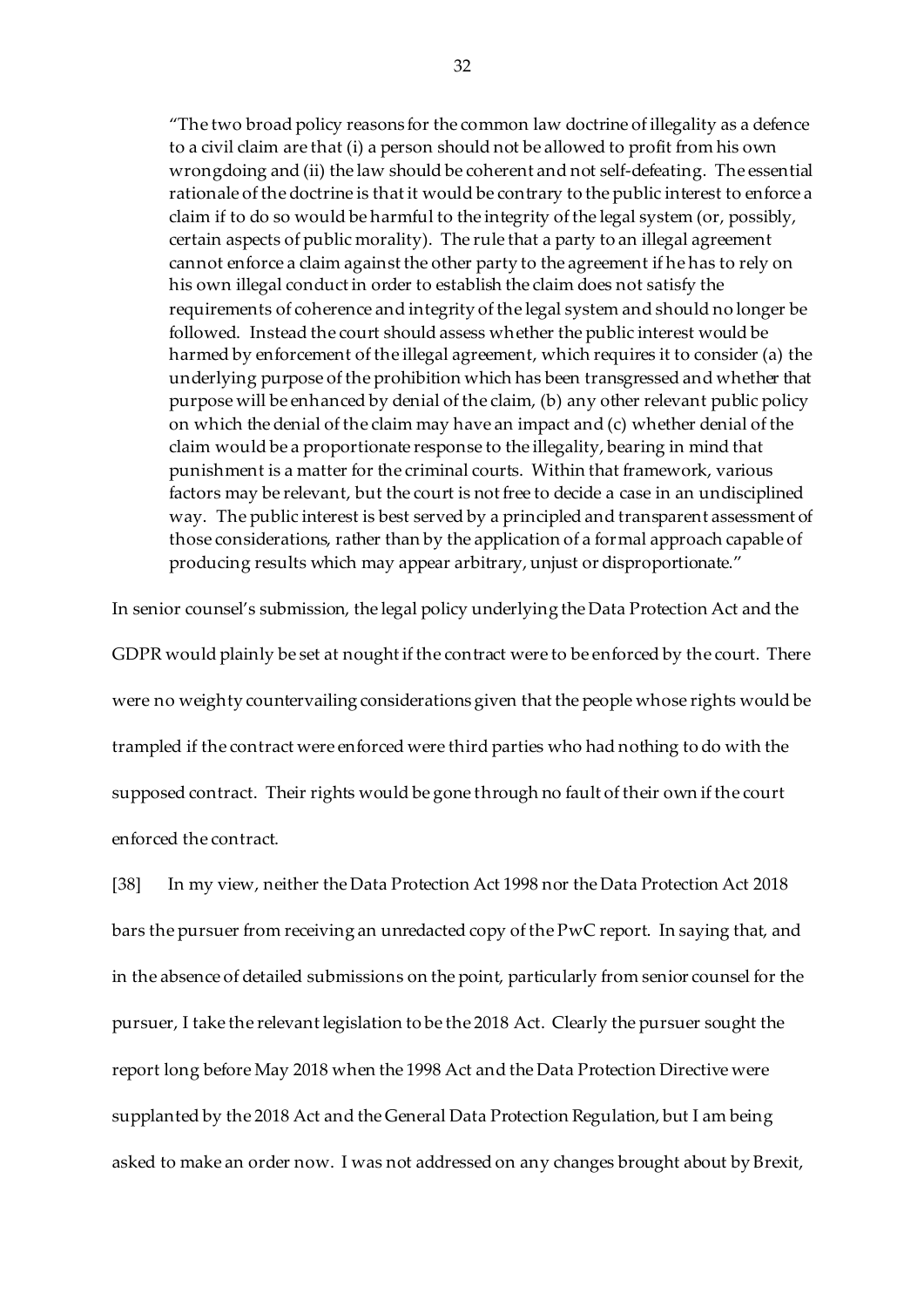although I would understand that UK GDPR largely replicates the GDPR, with some transpositional changes. However, it appeared to me that the parties' submissions remained in the shallower waters of data protection, and I would not propose to venture out more deeply in the absence of fuller submissions. I would allow the pursuer to have a full unredacted report essentially on two grounds. First of all, all I have is the defender's assertion that data protection issues arise. Senior counsel for the pursuer partly covered the matter in his submissions in relation to the paucity of the defender's averments. In addition, the only two witnesses led for the defender were persons who had left the defender's employ long before the report was completed. In terms of the defender's submissions, as recorded in the previous paragraph, senior counsel did not submit that the provision of an unredacted report would breach data protection law, he merely submitted that the defender believed it would. The defender is obviously willing to have the matter ruled upon by the ICO, but the pursuer has brought an action in this court. In the absence of any argument that the court cannot decide the point, which could presumably have been determined at debate, I am simply left with the defender's *ipse dixit*. Secondly, if it be assumed that some third party disclosure will inevitably occur, if it becomes a matter of making a *Patel* v *Mirza* type calculation, the balance in my view falls very firmly in favour of providing the pursuer with a copy of the report. I have found that there was an agreement that he would get a copy of the report. The agreement was a bilateral one. In return for getting the report, the pursuer handed over in excess of 3,000 pieces of documentation. Had he not done so, the report would not have got off the ground. Although not part of the agreement, he and his wife also provided assistance by way of agreeing to be interviewed by PwC. The report was being prepared for a worthy purpose and was a valuable document from the point of view of both the pursuer and the defender. From the pursuer's point of view, it might shed light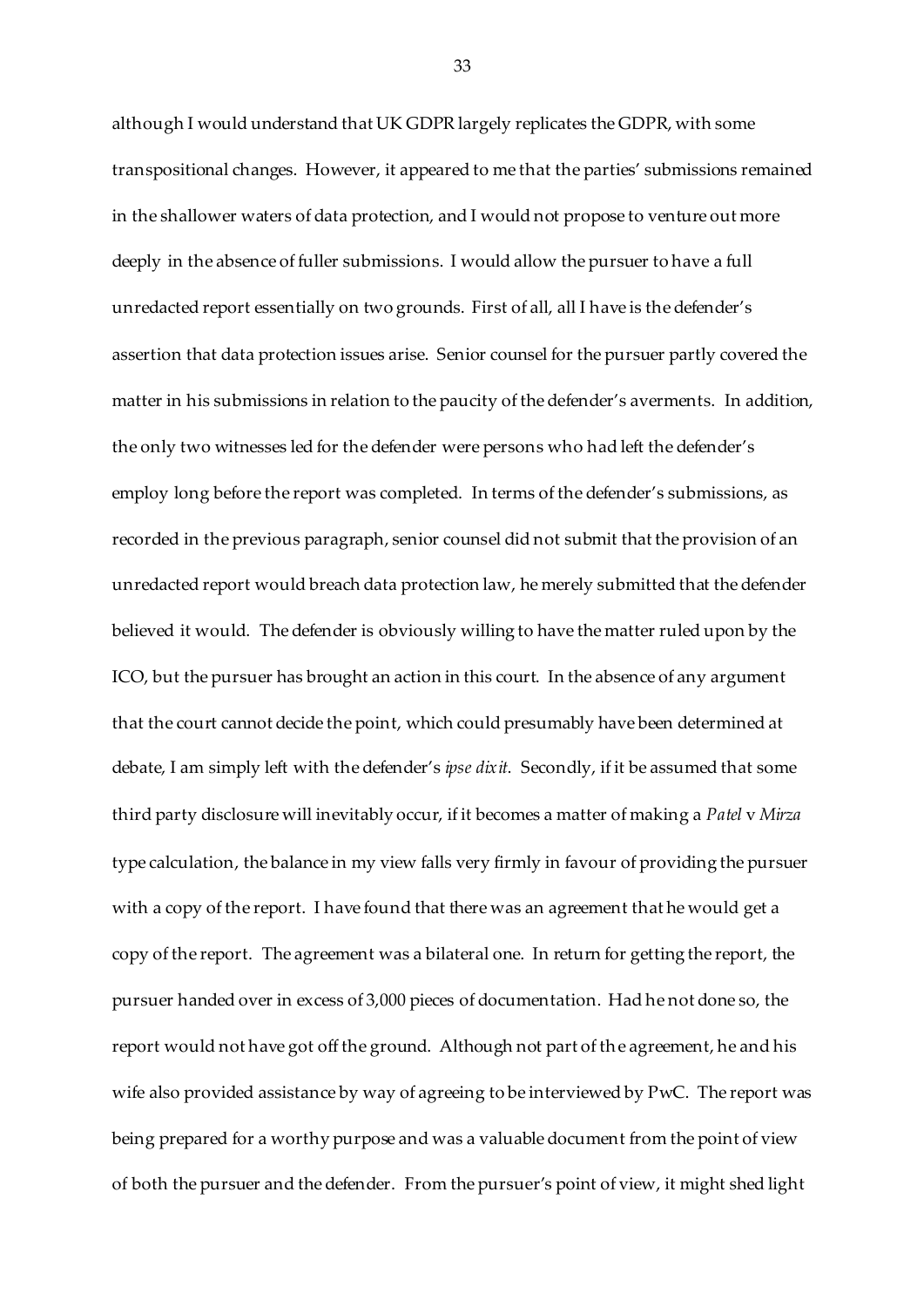on the appalling victimisation that he and his family had suffered for a number of years. From the defender's point of view, it might expose corruption and financial loss within the council (a matter also of concern to the pursuer). It is not permissible to indulge in speculation, but it is not immediately obvious that any significant personal data breaches would arise as a result of the pursuer receiving a copy of the report. I note that the pursuer has undertaken to accept a report with matters such as email addresses and the like redacted. Senior counsel for the defender did suggest there was an incongruity in seeking an unredacted report and offering to accept redactions. All I would say is, if the pursuer is content to allow those redactions, well and good, but his offer is not a factor I rely on in persuading me that he is entitled to the remedy which he seeks.

[39] The final issue is the terms of the crave to be granted. Senior counsel for the pursuer was content to remove the final clause referring to appendices, previous versions and later revisions. In relation to appendices, in the excerpts from the report provided to the pursuer, reference is made to an Appendix 1, which apparently contained the initial emails. There may be other appendices. Senior counsel having sought the deletion of the clause, I do not think I can leave in the reference to appendices, but it does appear to me that in ordinary usage, reference to "a report" would include the appendices to the report in addition to the report itself. I would expect the report which the pursuer is to receive to include appendices; he will not be getting any more than it was agreed that he would get. In relation to previous versions and later revisions, the evidence revealed that what was described as an interim or draft report was produced by PwC in December 2015. It appeared however that this document was prepared at the behest of the defender to see what progress was being made. It was only a few pages long and detailed the work done and still to be done. It was not in any sense a draft to be revised into a final document and it